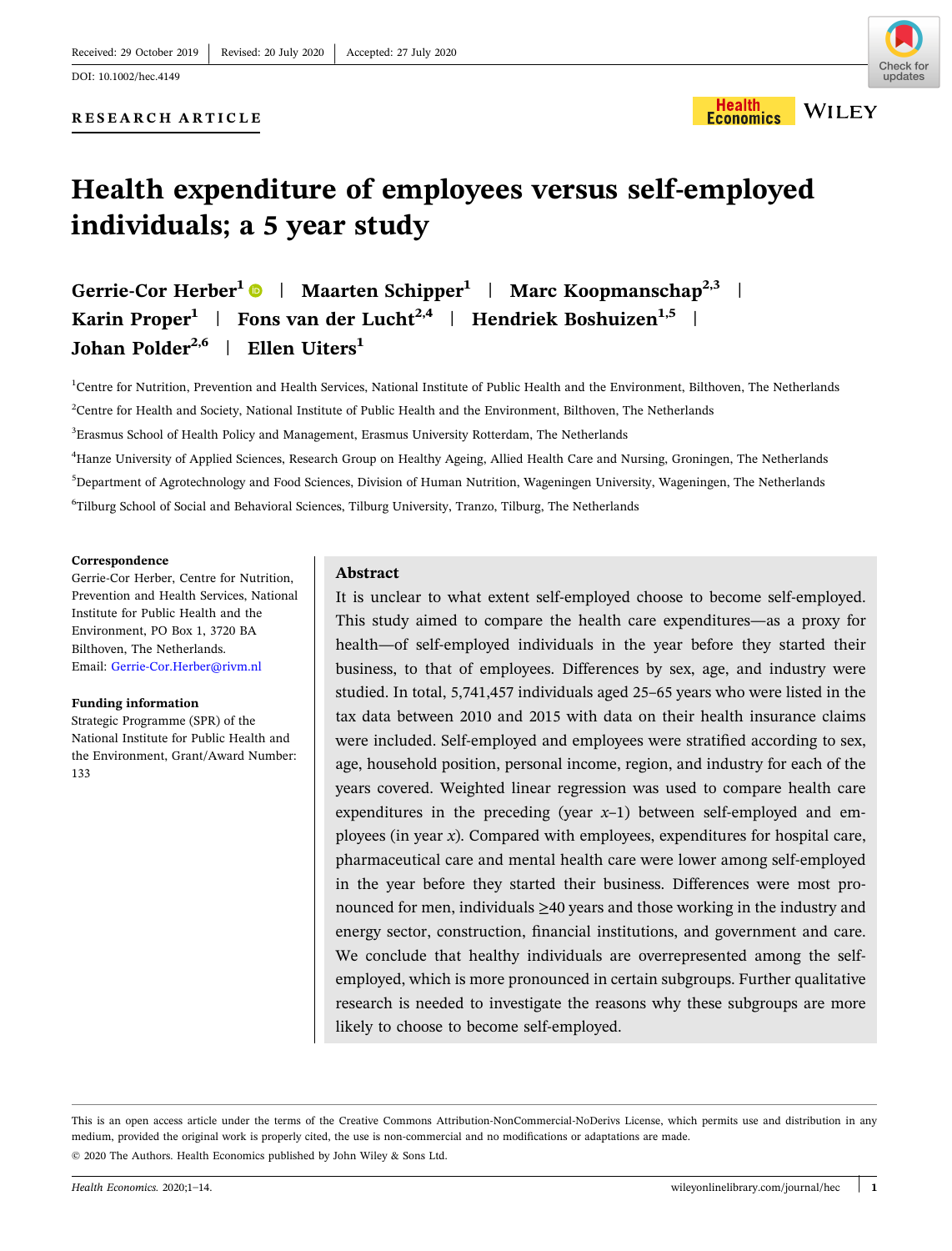$\frac{2}{2}$  - **HERBER ET AL. HERBER ET AL. HERBER ET AL.** 

#### **KEYWORDS**

employees, follow‐up, health care expenditure, health, self‐employment

**JEL CLASSIFICATION** J10

### **1** <sup>|</sup> **INTRODUCTION**

In Europe, approximately 14% of the working population consists of self-employed individuals (Hatfield, [2014](#page-12-0)). They form a heterogeneous group, ranging from freelance workers to household cleaners (Hatfield, [2014\)](#page-12-0). Research studying the relation between self‐employment and health most often suggest that the self‐employed have a better health than employees (Andersson, [2008;](#page-11-0) Stephan & Roesler, [2010](#page-12-0); Toivanen et al., [2018](#page-12-0); Yoon & Bernell, [2013\)](#page-12-0). One commonly mentioned explanation for this relationship is the so-called contextual effect of self-employment on health (Rietveld, van Kippersluis, & Thurik, [2015](#page-12-0)), which implies that self-employed individuals have more control over their working life than employees do. This would lead to less work stress and better health and well‐being in general (Hessels, Rietveld, & Zwan, [2017\)](#page-12-0). Another explanation may be a selection effect, in which healthier individuals are more likely to become self-employed (or start a business for themselves; Rietveld et al., [2015](#page-12-0)). Healthier individuals tend to be more able to look out for and take advantage of business opportunities or may have easier access to financing (Gielnik, Zacher, & Frese, [2012](#page-11-0)), as investors consider health as an important factor determining the investment risk.

On the other hand, it has also been suggested that individuals with health problems may have greater difficulties in finding suitable salaried work, which could eventually push them into self-employment (Verheul, Thurik, Hessels, & van der Swan, [2010](#page-12-0); Zissimopoulos & Karoly, [2007](#page-12-0)). Indeed, some studies suggest that self-employed have worse health than employees (Jamal, [1997;](#page-12-0) Parslow et al., [2004](#page-12-0)). Previous studies have further shown that, in comparison to employees in permanent jobs, self‐employed individuals perceive a higher job insecurity (Schaufeli, [2016](#page-12-0)), which may negatively impact health (Cottini & Ghinetti, [2018](#page-11-0)). As in the Netherlands sickness and disability insurance provided by the social security system are not mandatory for self‐employed individuals (as it is for employees), they may also be exposed to increased loss of income risks associated with injury or sickness (Baker, [2018\)](#page-11-0). While employed people who fall ill receive social benefits from day one forward, self-employed individuals receive these benefits only after 2 years. Furthermore, self-employed pay an income-dependent premium as required by the tax system, whereas for employees this is done by the employer (KIZO, [2012](#page-12-0)). Nevertheless, as in the Netherlands a universal health care coverage system is in place, access to health care services and individual costs related to insurance premiums, co‐payments, and deductibles are not likely to be different for employed and self‐employed individuals.

Given these contradictory findings, the relationship between health and self-employment is poorly understood. Furthermore, most earlier studies were cross-sectional in design, which limits the evidence on the direction in the relationship between health and self‐employment. Longitudinal data are essential to disentangle the contextual effect of self-employment on health from a selection effect. Until now, two longitudinal studies have investigated which of these two effects prevails (Goncalves & Martins, [2018;](#page-11-0) Rietveld et al., [2015\)](#page-12-0), but these studies do not allow an unambiguous conclusion. In the longitudinal health and retirement study, self‐employed individuals were found to be healthier than employees, with less health problems, better self-reported health, and mental health (Rietveld et al., [2015\)](#page-12-0). This crosssectional association remained when controlling for health history. However, based on longitudinal analyses, they found no effect of self-employment on health. The authors therefore concluded that a contextual effect of self-employment on health can be ruled out, and that comparatively healthier individuals are more likely to choose to be self-employed. This finding should be interpreted with some restraint, as their study population was not representative for the entire working age population in the United States. The second longitudinal study identified was based on hospital admission data from Portugal and confirmed the better health of self-employed individuals (Goncalves & Martins, [2018](#page-11-0)). This effect remained as follows: (1) when controlling for health history and  $(2)$  in their longitudinal analyses of the relation between selfemployment and health. These findings therefore suggest a positive selection of the healthy into self-employment, but also provide evidence for a contextual effect, given their observed longitudinal association between self‐employment and health. However, as both studies did not consider detailed aspects of health history, residual confounding cannot be ruled out. So far, no studies have investigated the existence of a selection effect by comparing health of employees with that of self-employed before they started their business.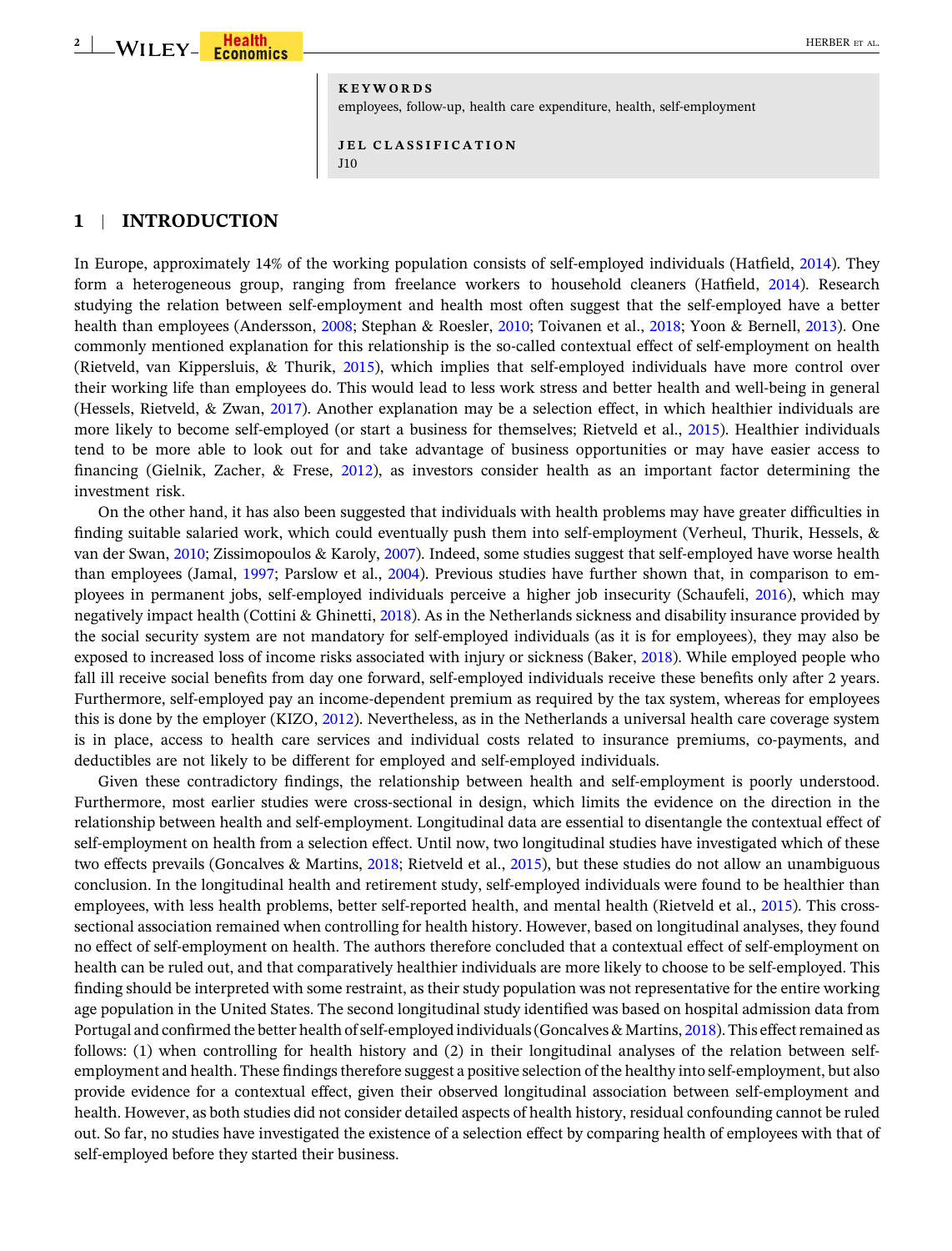Therefore, the purpose of our study was to examine whether healthier individuals are more likely to choose selfemployment. To do so, we will focus on individuals who recently became self-employed and, we will investigate whether self-employed individuals have lower health care expenditures in the year before they started their business, than employees. Health care expenditure was used as a proxy for health as has been done in human capital literature (Rivera & Currais, [1999](#page-12-0)). Because self‐employed individuals are a heterogeneous group, we also evaluated whether differences varied by age, sex, and industry sector.

## **2** <sup>|</sup> **METHODS**

## **2.1** <sup>|</sup> **Study population and procedure**

Annual data on employment status (self‐employed or employed) were obtained from tax registers from Statistics Netherlands between 2010 and 2015. These data were linked to data on health care expenditure between 2009 and 2014 (in the previous year), obtained from Vektis, which collects and manages claims data of all Dutch health insurance companies. The Vektis database covers the health care expenditures of all insured in the Netherlands, which includes 99% of all Dutch residents  $(\pm 17$  million people; de Boo, [2011](#page-11-0)). In the present analyses, the study population consisted of individuals aged 25–65 years who were listed in the tax registers between 2010 and 2015, were insured and for whom accurate health care expenditure data (including those with a health expenditure of 0 euros) between 2009 and 2014 were available. We excluded those who were institutionalized or had no personal income, giving a total of 6,140,310 eligible individuals for the present analysis. This is equal to almost 70% of the labor force between 2010 and 2015 (CBS, 2019a, [2019b,](#page-11-0) 2019c, 2019d). The 30% of the potential labor force not covered by this dataset thus consisted of institutionalized individuals or individuals with no personal income. As these individuals were therefore not eligible for the present study, selection bias is unlikely to be present.

## **2.2** <sup>|</sup> **New self‐employed and employees**

Newly self-employed were defined as those who were self-employed for at least 1 year between 2010 and 2015 (year *x*), whose main annual source of income was from self-employment (own-account workers, director, and major shareholder or other kinds of self-employment without having employees), who had a different position in the labor force (e.g., employee) or graduated from high school, college, or university in the previous year (year  $x-1$ ) and had not been self-employed for at least the 2 previous years (year  $x-2$  and  $x-1$ ). Employees were defined as individuals who were employed for at least 1 year between 2010 and 2015 (year *x*), with a main annual source of income from labor as an employee, and who were employee (either for a different employer) in the previous year (year  $x-1$ ) and had not been self-employed for at least 2 previous years (year  $x-2$  and  $x-1$ ).

## **2.3** <sup>|</sup> **Health care expenditure**

Health care expenditures were operationalized as expenditures for the following five types of care: general practice (GP) care (excluding the registration fees), hospital care, pharmaceutical care, mental health care, and allied health care, which is care provided by professionals such as physiotherapists, speech therapists, and dieticians. All health care expenditures per capita were expressed in euros  $(\epsilon)$  per year (2010–2015).

## **2.4** <sup>|</sup> **Other variables**

Data on age and sex were obtained from the Dutch population registration (GBA). Age was categorized into 5‐year age groups. Household position, based on tax register data, was classified as breadwinner, breadwinner with partner, married partner, unmarried partner, child, or other household member. Region was considered as a variable in our analysis, because in the West of the Netherlands, the number of self‐employed individuals is higher than in other regions (CBS, [2017](#page-11-0)). Region was based on the addresses and buildings key register and classified as North, East,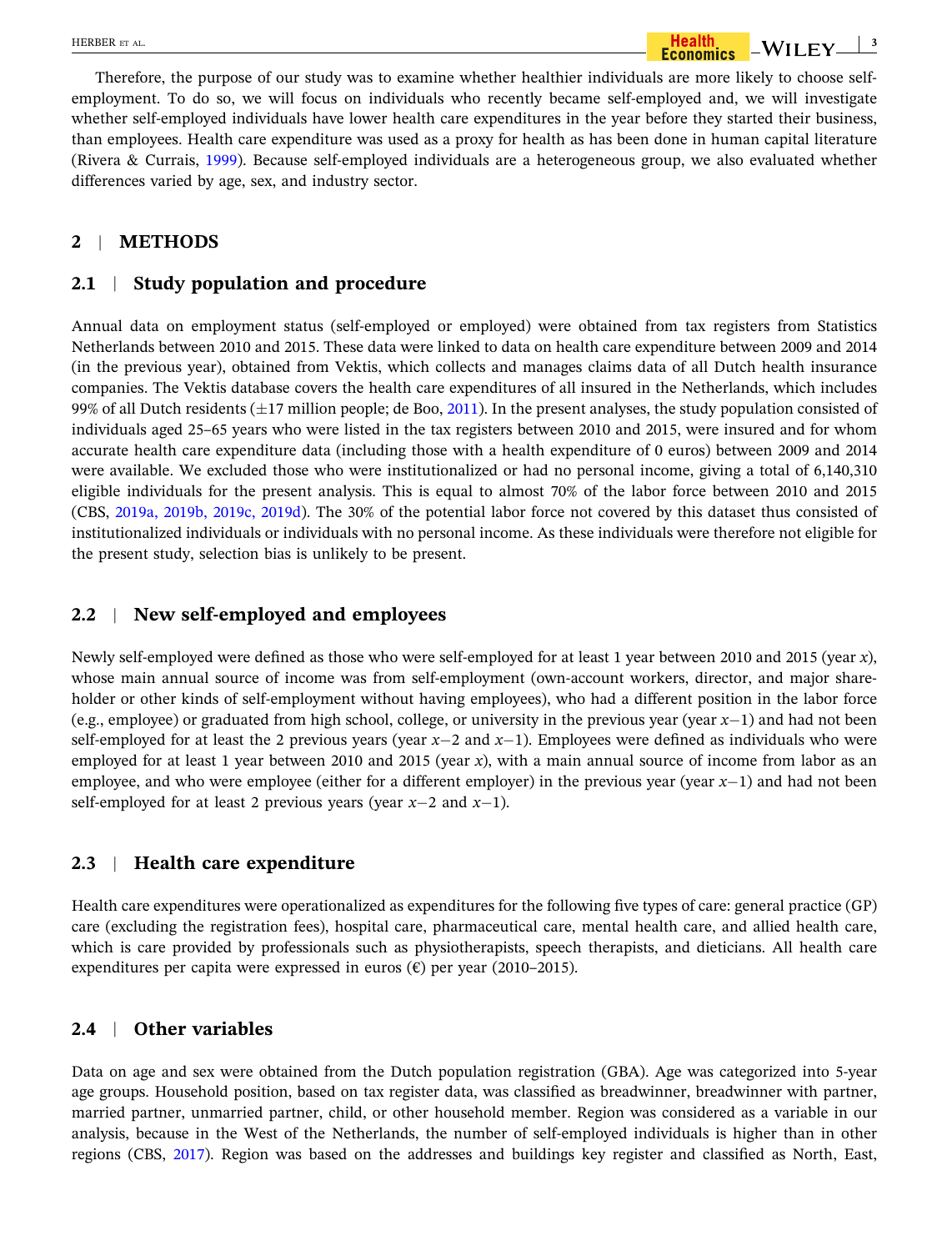West, and South of the Netherlands. Standardized disposable personal income, based on tax registration data and divided into quintiles, indicated the purchasing power of a person. Finally, the industry sectors the employees and self-employed were working in were obtained from data registered by the Employee Insurance Agency (UWV, Polis register). The industry sectors were defined according to the Dutch standard industrial classification in 2008 (CBS, 2019a, [2019b,](#page-11-0) 2019c, 2019d) and divided into 10 categories: agriculture, forestry, and fishing; industry and energy; construction; trade, transport, hotels, and catering; information and communication; financial institutions; renting, buying, and selling real estate; business services; government and care; culture, recreation, and other services (see Table 2).

# **2.5** <sup>|</sup> **Statistical analysis**

To analyze differences in health care expenditure between self‐employed and employees, stratification (or exact matching; Hansen, [2004;](#page-11-0) Ho, Imai, King, & Stuart, [2007;](#page-12-0) Rosenbaum, [1991](#page-12-0)) was used to derive weights for the statistical analyses. For each year separately (year *x*), self-employed and employees were grouped into strata with exactly the same values for the variables sex (2 categories), 5 years age group (7 categories), household position (6 categories), quintile of personal income (5 categories), region (4 categories), and industry (10 categories). Within each stratum employees were given a weight proportional to the ratio of self‐employed to employees. The weights of the employees were scaled such that the average weight among all employees was equal to 1. These weights compensate for the unequal numbers of employees versus self-employees in a stratum. Using the obtained weights, weighted linear regression analyses were performed to compare health care expenditures in the preceding year (at year  $x-1$ ) between newly self-employed and employees (i.e., as in year *x*). Linear regression (OLS) methods were found suitable for the present analyses for describing the mean effect only, as in large sample size settings like this study, linear regression models have been found to be robust to violations of the normality assumption (Lumley, Diehr, Emerson, & Chen, [2002;](#page-12-0) Schmidt & Finan, [2018](#page-12-0)). Results are presented as the regression coefficients (*β*) with corresponding 95% confidence intervals (CIs). Effect modification by sex, age, year, and industry sector (at year  $x-1$ ) was accounted for by adding interaction terms in the weighted linear regression models. Differences with *p*-values <0.05 were considered to be statistically significant. All analyses were performed in R 3.4.1 using the package MatchIt (Ho, Imai, King, & Stuart, [2011](#page-12-0)).

# **3** <sup>|</sup> **RESULTS**

## **3.1** <sup>|</sup> **The stratification process**

Stratification was done for each year (between 2010 and 2015) separately, so individuals might appear more than once over the course of our yearly analyses. This means that the number of observations exceeds the number of individuals, as an individual might be an employee in year *x* and self-employed in year  $x + 1$ . For each year separately however, the individuals and their employment status in that year (self‐employed or employees) are unique. Self‐employed and employees could only appear in one stratum if they had overlap in their covariate distribution. Overall, only 1% of the self-employed and 20% of the employees had a covariate distribution that was unique and hence could not be matched. Taken over the whole period 2010–2015, the number of unique individuals in our study was 5,741,457 ( $n = 899,015$  with 1 observation (obs);  $n = 767,975$  with 2 obs;  $n = 739,910$  with 3 obs;  $n = 739,161$  with 4 obs;  $n = 732,722$  with 5 obs; and  $n = 1,862,674$  with 6 obs) between. For each year, the number of strata containing matched individuals was around 5000 (Appendix 1).

# **3.2** <sup>|</sup> **Characteristics of study population**

Detailed characteristics of the study population are shown in Table [1](#page-4-0). After stratification, the distribution according to potentially confounding characteristics did not differ between newly self-employed and employees. Overall, a majority (59%) were men and the mean age was 39.5 (SD 9.8) years. Around 0.5% (121,535 observations) were newly self‐ employed between 2010 and 2015. Two-fifths (41%) of all observations consisted of a breadwinner with partner, 48% had an income between the second and the fourth quintile, 54% lived in the West region of the Netherlands and a plurality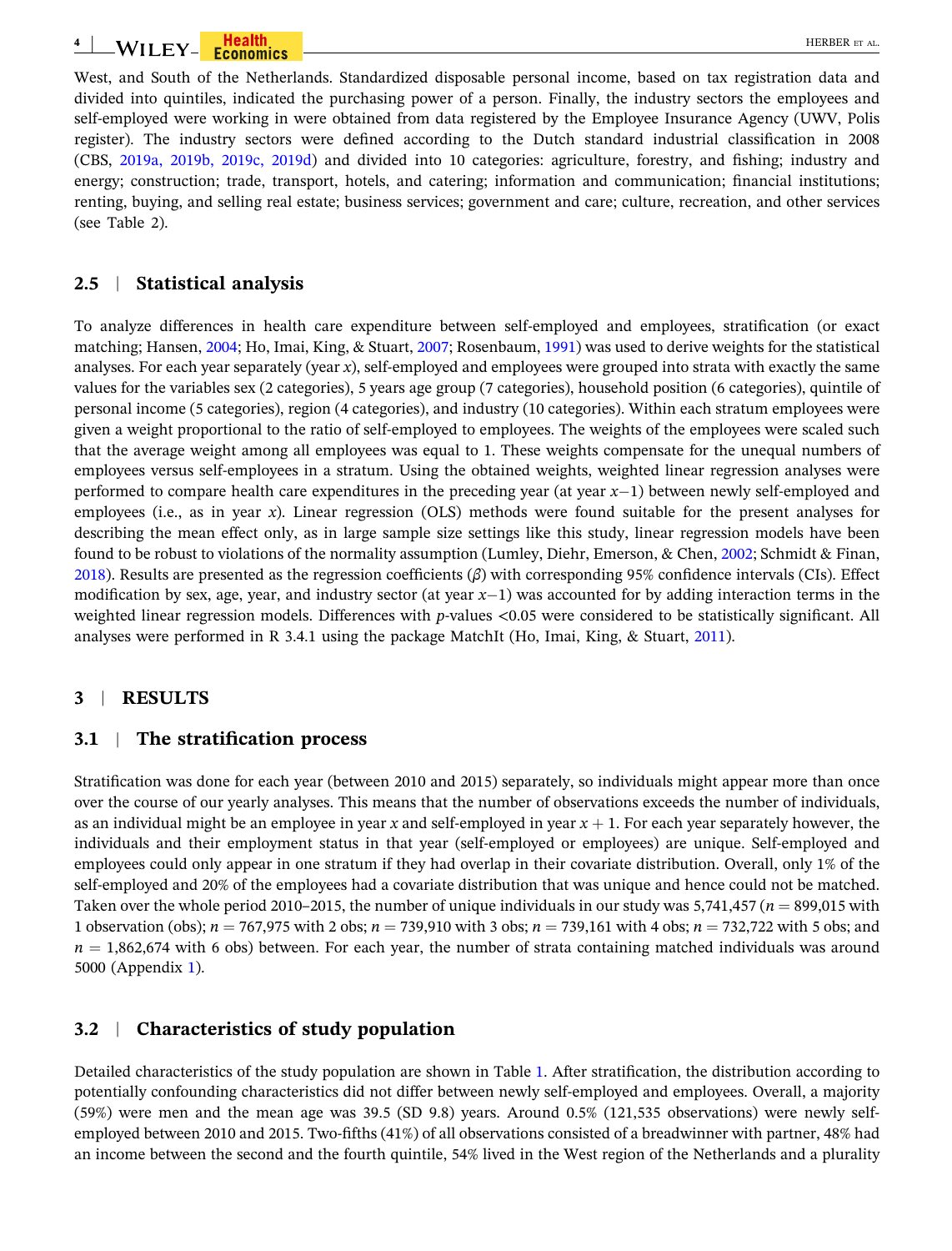<span id="page-4-0"></span>**TABLE 1** Characteristics of self‐employed and employees between 2010 and 2015 before and after stratification

|                                              | <b>Before stratification</b>                                     |                                       |                                        | <b>After stratification</b>                            |                                       |                                          |
|----------------------------------------------|------------------------------------------------------------------|---------------------------------------|----------------------------------------|--------------------------------------------------------|---------------------------------------|------------------------------------------|
|                                              | <b>Total study</b><br>population<br>$(28,022,445 \text{ obs})^c$ | Self-<br>employed<br>$(143, 360$ obs) | <b>Employees</b><br>$(27,879,085$ obs) | <b>Total study</b><br>population<br>$(22,450,993$ obs) | Self-<br>employed<br>$(121, 535$ obs) | <b>Employees</b><br>$(22, 329, 458$ obs) |
| $Sexa$ (men)                                 | 51.8 (14,506,403)                                                | 57.0 (81,709)                         | 51.7 (14,424,694)                      | 58.8 (13,209,881)                                      | 58.8 (71,478)                         | 58.8 (13,138,403)                        |
| Age, mean (SD)                               | 43.1 (10.5)                                                      | 39.8 (9.9)                            | 43.3(10.5)                             | 39.5 (9.8)                                             | 39.5 $(9.8)$                          | 39.5(9.8)                                |
| Age <sup>a</sup>                             |                                                                  |                                       |                                        |                                                        |                                       |                                          |
| $25-30$ years                                | 15.2 (4,246,898)                                                 | 21.7 (31,122)                         | 15.1 (4,215,776)                       | 22.0 (4,933,763)                                       | 22.0 (26,769)                         | 22.0 (4,906,994)                         |
| $30 - 35$ years                              | 13.1 (3,670,964)                                                 | 17.5 (25,030)                         | 13.1 (3,645,934)                       | 17.8 (3,985,429)                                       | 17.8 (21,580)                         | 17.8 (3,963,848)                         |
| $35-40$ years                                | 13.7 (3,846,694)                                                 | 17.0 (24,346)                         | 13.7 (3,822,348)                       | 17.2 (3,870,184)                                       | 17.2 (20,886)                         | 17.2 (3,849,298)                         |
| $40-45$ years                                | 15.1 (4,226,217)                                                 | 15.5(22,185)                          | 15.1 (4,204,032)                       | 15.7 (3,521,203)                                       | 15.7 (19,036)                         | 15.7 (3,502,167)                         |
| $45-50$ years                                | 14.7 (4,131,277)                                                 | 11.8 (16,907)                         | 14.8 (4,114,370)                       | 11.7 (2,637,150)                                       | 11.7 (14,269)                         | 11.7 (2,622,881)                         |
| $50 - 55$ years                              | 13.4 (3,745,598)                                                 | 8.6 (12,296)                          | 13.4 (3,733,302)                       | 8.3 (1,856,952)                                        | 8.3 (10,072)                          | 8.3 (1,846,880)                          |
| 55-60 years                                  | 10.8 (3,032,529)                                                 | 5.4 (7813)                            | 10.8 (3,024,716)                       | 5.0(1,126,630)                                         | 5.0(6106)                             | 5.0 (1,120,524)                          |
| $60-65$ years                                | 4.0(1,122,268)                                                   | 2.6(3661)                             | 4.0(1,118,607)                         | 2.3(519,683)                                           | 2.3(2817)                             | 2.3(516,866)                             |
| Position in household <sup>a</sup>           |                                                                  |                                       |                                        |                                                        |                                       |                                          |
| Breadwinner                                  | 20.8 (5,836,530)                                                 | 19.0 (27,194)                         | 20.8 (5,809,336)                       | 18.8 (4,219,426)                                       | 18.8 (22,841)                         | 18.8 (4,196,585)                         |
| Breadwinner, with<br>partner                 | 41.3 (11,569,331)                                                | 38.2 (54,740)                         | 41.3 (11,514,591) 41.0 (9,199,303)     |                                                        | 40.9 (49,655)                         | 41.0 (9,149,648)                         |
| Married partner                              | 25.0 (7,019,242)                                                 | 26.0 (37,281)                         | 25.0 (6,981,961)                       | 24.1 (5,420,829)                                       | 24.2 (29,386)                         | 24.1 (5,391,443)                         |
| Unmarried partner                            | 8.7 (2,451,518)                                                  | 10.7(15,312)                          | 8.7 (2,436,206)                        | 10.3 (2,319,444)                                       | 10.4 (12,626)                         | 10.3(2,306,818)                          |
| Child $>18$ years                            | 3.4 (963,225)                                                    | 5.0(7176)                             | 3.4 (956,049)                          | 4.7(1,066,101)                                         | 4.8 (5799)                            | 4.7(1,060,302)                           |
| Other                                        | 0.7(182,599)                                                     | 1.2(1657)                             | 0.6(180,942)                           | 1.0(225,890)                                           | 1.0(1228)                             | 1.0(224,662)                             |
| Personal income,<br>mean (SD)                | 68.3 (22.3)                                                      | 49.8 (33.1)                           | 68.4 (22.2)                            | 53.9 (31.2)                                            | 52.6(32.8)                            | 53.9 (31.2)                              |
| Personal income in<br>quintiles <sup>a</sup> |                                                                  |                                       |                                        |                                                        |                                       |                                          |
| 0%-20%                                       | 3.8 (1,058,632)                                                  | 27.2 (38,923)                         | 3.7(1,019,709)                         | 23.9 (5,373,140)                                       | 23.9 (29,094)                         | 23.9 (5,344,046)                         |
| 20%-40%                                      | 8.7 (2,424,610)                                                  | 15.5 (22,194)                         | 8.6 (2,402,416)                        | 15.1 (3,383,560)                                       | 15.1 (18,324)                         | 15.1 (3,365,236)                         |
| 40%-60%                                      | 19.6 (5,484,249)                                                 | 14.8 (21,284)                         | 19.6 (5,462,965)                       | 14.8 (3,318,442)                                       | 14.8 (17,954)                         | 14.8 (3,300,488)                         |
| $60\% - 80\%$                                | 32.7 (9,166,010)                                                 | 17.0 (24,367)                         | 32.8 (9,141,643)                       | 18.2 (4,095,837)                                       | 18.2 (22,171)                         | 18.2 (4,073,666)                         |
| $80\% \text{--} 100\%$                       | 35.3 (9,888,944)                                                 | 25.5 (36,592)                         | 35.3 (9,852,352)                       | 28.0 (6,280,015)                                       | 28.0 (33,992)                         | 28.0 (6,246,023)                         |
| Region <sup>a</sup>                          |                                                                  |                                       |                                        |                                                        |                                       |                                          |
| North                                        | 10.0 (2,796,208)                                                 | 9.2(13,216)                           | 10.0 (2,782,992)                       | 8.8 (1,983,405)                                        | 8.8 (10,717)                          | 8.8 (1,972,688)                          |
| East                                         | 21.4 (5,993,792)                                                 | 19.2 (27,541)                         | 21.4 (5,966,251)                       | 19.2 (4,304,814)                                       | 19.2 (23,296)                         | 19.2 (4,281,518)                         |
| West                                         | 47.6 (13,347,734)                                                | 53.3 (76,400)                         | 47.6 (13,271,334)                      | 54.0 (12,114,948)                                      | 54.0 (65,612)                         | 54.0 (12,049,336)                        |
| South                                        | 21.0 (5,884,711)                                                 | 18.3 (26,203)                         | 21.0 (5,858,508)                       | 18.0 (4,047,826)                                       | 18.0 (21,910)                         | 18.0 (4,025,916)                         |
| Industry sector <sup>b</sup>                 |                                                                  |                                       |                                        |                                                        |                                       |                                          |
| Agriculture,<br>forestry, and<br>fishing     | 0.9(245,314)                                                     | 1.8(2519)                             | 0.9(242,795)                           | 2.0(443,311)                                           | 2.0(2399)                             | 2.0(440,912)                             |

(Continues)

 $-WILEY \perp$ <sup>5</sup>

Health<br>Economics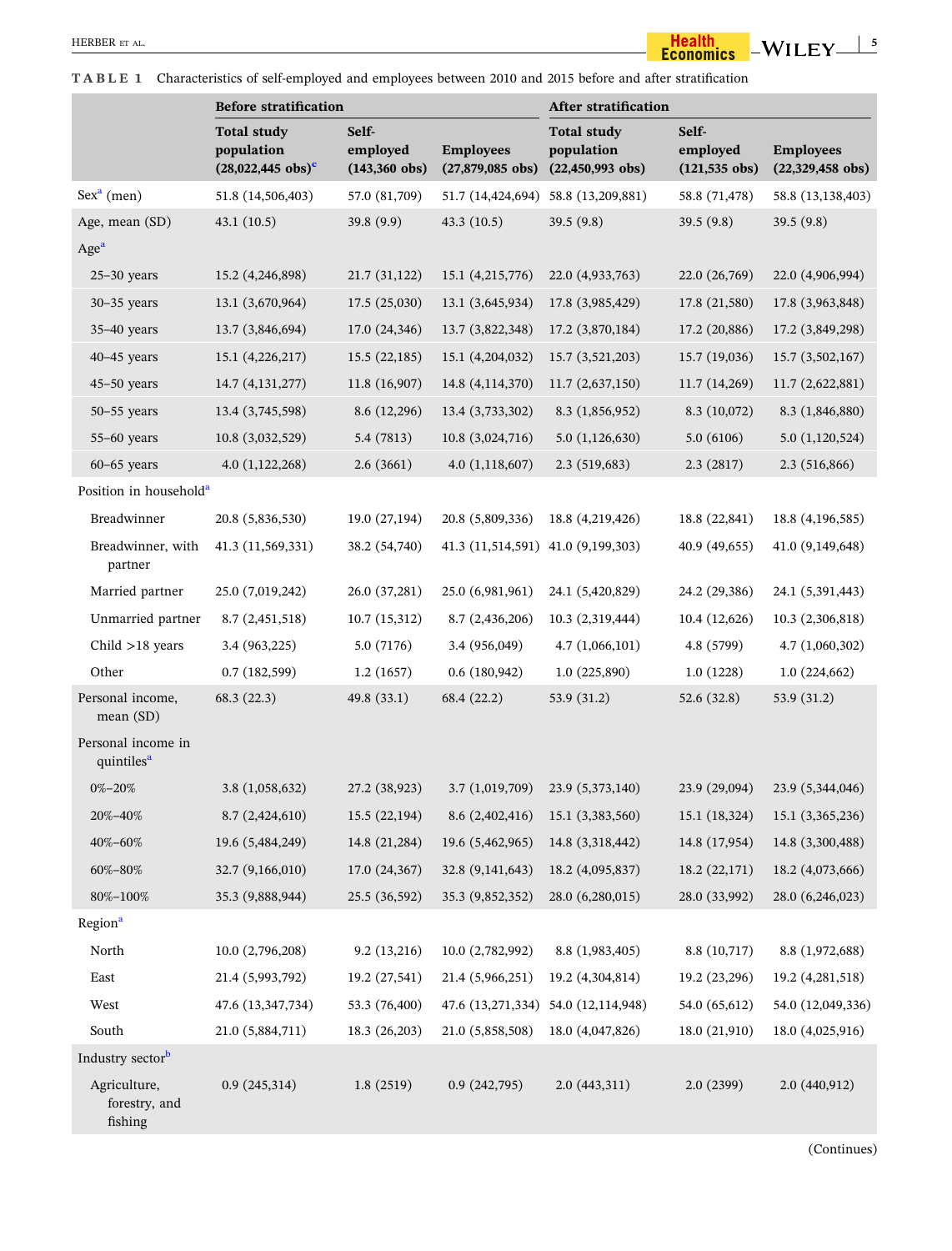#### <span id="page-5-0"></span>**TABLE 1** (Continued)

|                                                | <b>Before stratification</b>                                     |                                       |                                        | <b>After stratification</b>                            |                                       |                                        |
|------------------------------------------------|------------------------------------------------------------------|---------------------------------------|----------------------------------------|--------------------------------------------------------|---------------------------------------|----------------------------------------|
|                                                | <b>Total study</b><br>population<br>$(28,022,445 \text{ obs})^c$ | Self-<br>employed<br>$(143, 360$ obs) | <b>Employees</b><br>$(27,879,085$ obs) | <b>Total study</b><br>population<br>$(22,450,993$ obs) | Self-<br>employed<br>$(121, 535$ obs) | <b>Employees</b><br>$(22,329,458$ obs) |
| Industry and energy                            | 12.9(3,618,353)                                                  | 2.4(3434)                             | 13.0 (3,614,919)                       | 2.8(628,050)                                           | 2.8(3402)                             | 2.8 (624,648)                          |
| Construction                                   | 5.0(1,411,867)                                                   | 10.2(14,571)                          | 5.0 (1,397,296)                        | 11.8 (2,650,984)                                       | 11.8 (14,383)                         | 11.8(2,636,601)                        |
| Trade, transport,<br>hotels, and<br>catering   | 21.9 (6,143,013)                                                 | 13.7 (19,686)                         | 22.0 (6,123,327)                       | 16.2(3,641,707)                                        | 16.2(19,680)                          | 16.2(3,622,027)                        |
| Information and<br>communication               | 3.3 (915,096)                                                    | 4.0(5,767)                            | 3.3 (909,329)                          | 4.6(1,039,486)                                         | 4.6(5632)                             | 4.6(1,033,854)                         |
| Financial<br>institutions                      | 4.1(1,137,019)                                                   | 7.0(10,063)                           | 4.0(1,126,956)                         | 8.2 (1,838,440)                                        | 8.2 (9925)                            | 8.2(1,828,515)                         |
| Renting, buying,<br>and selling real<br>estate | 0.9(260,531)                                                     | 0.8(1163)                             | 0.9(259,368)                           | 0.9(200,097)                                           | 0.9(1077)                             | 0.9(199,020)                           |
| <b>Business services</b>                       | 13.8 (3,867,602)                                                 | 23.0 (33,007)                         | 13.8 (3,834,595)                       | 27.2 (6,095,494)                                       | 27.2 (33,000)                         | 27.2 (6,062,494)                       |
| Government and<br>care                         | 33.6 (9,426,586)                                                 | 15.5(22,152)                          | 33.7 (9,404,434)                       | 18.2 (4,075,928)                                       | 18.2 (22,094)                         | 18.2 (4,053,834)                       |
| Culture, recreation,<br>and other<br>services  | 3.1(880,433)                                                     | 7.0(10,010)                           | 3.1(870,423)                           | 8.2 (1,837,497)                                        | 8.2(9943)                             | 8.2 (1,827,554)                        |

Abbreviations: obs, observation; SD, standard deviation.

a Percentages with (number of observations) are presented.

<sup>b</sup>The category of industry and energy contains mining and quarrying, manufacturing, electricity, and gas's supply, water supply and waste management; trade, transport, hotels, and catering contains wholesale and retail trade, transportation and storage, accommodation, and food serving; business services contains consultancy, research and other specialized business services, renting and leasing of tangible goods and other business support; government and care contains public administration or services, compulsory social security, education, health, and social work activities; culture, recreation, and other services contains culture, sports, and recreation, other service activities, activities of households as employers, undifferentiated goods‐ and service‐producing activities of households for own use or extraterritorial organizations.

<sup>c</sup>The term observations refers to the total number of times individuals were in the dataset, either as an employee or self-employed. This means that the number of observations exceeds the number of individuals as an individual might be an employee in year  $x$  and self-employed in year  $x + 1$ .

worked in the sector of business services (27%), government and care (18%), or trade, transport, hotels, and catering (16%) in the year before they started their business.

# **3.3** <sup>|</sup> **Descriptives of health care expenditure**

Table [2](#page-6-0) shows the descriptives of health care expenditure in euros for the study population at year  $x-1$ . Expenditures were highest for hospital care and pharmaceutical care, and lowest for allied health care. Women had higher health care expenditures than men. Expenditures for hospital, GP, pharmaceutical, and allied health care, were higher with increasing age, which was not the case for mental health care. Furthermore, health care expenditure was lowest for individuals working in the sector of agriculture, forestry, and fishing and highest for those working in the government and care sectors. Looking at the health care expenditures of self‐employed and employees, the descriptive data showed that expenditures for hospital care, GP care, pharmaceutical care, and allied health care were generally lower among newly self‐employed as compared to matched employees (ranging from 2 euros for GP care to 155 euros for hospital care). However, expenditure for mental health care was 3 euros higher among self-employed in comparison with matched employees.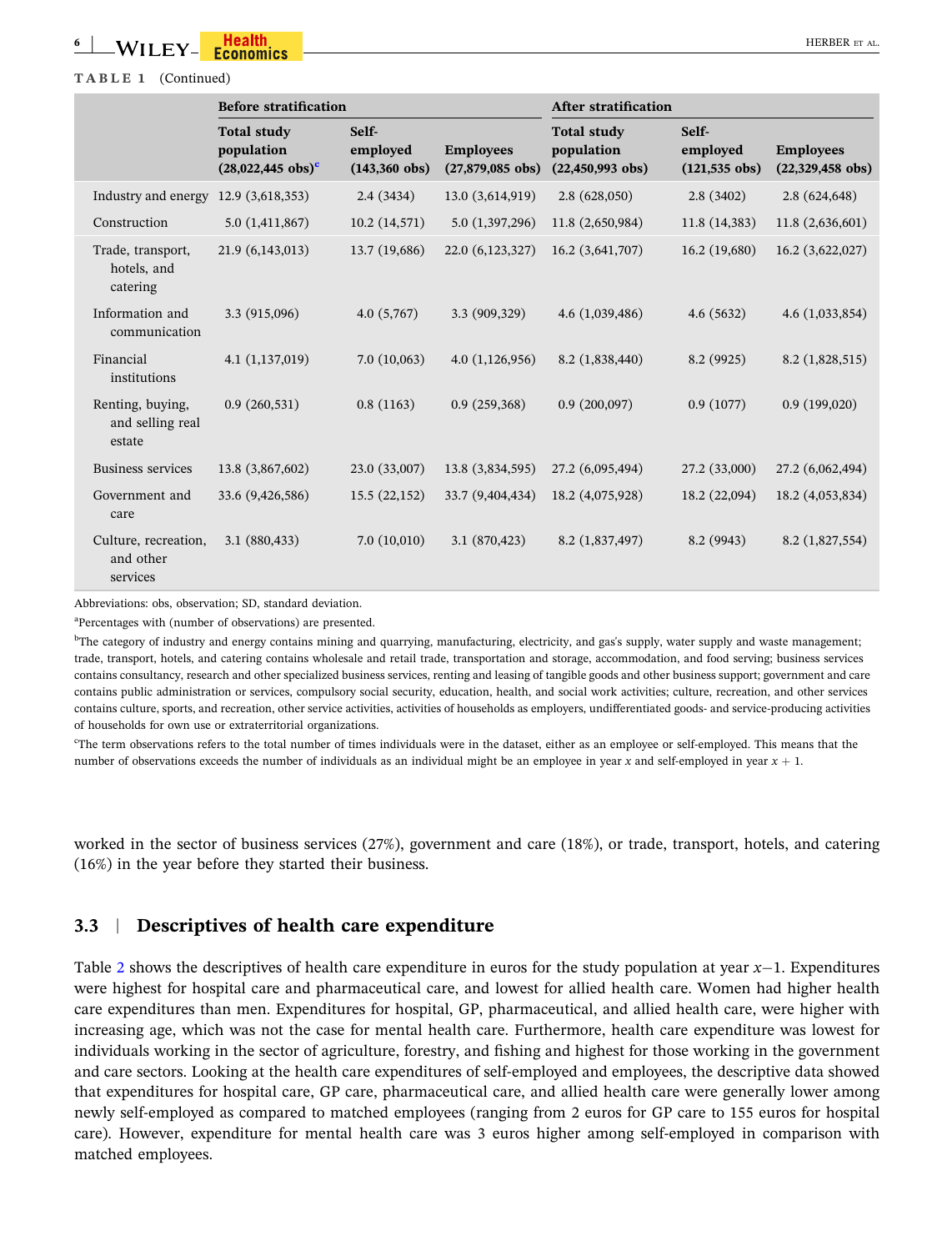<span id="page-6-0"></span>

|                                       | Hospital care                     |                  | GP care               |                      | Mental health care    |                              | Pharmaceutical care          |                             | Allied health care    |                      |
|---------------------------------------|-----------------------------------|------------------|-----------------------|----------------------|-----------------------|------------------------------|------------------------------|-----------------------------|-----------------------|----------------------|
|                                       | SE mean (SD) E mean (SD)<br>euros | euros            | (SD) euros<br>SE mean | (SD) euros<br>E mean | SE mean (SD)<br>euros | E mean (SD)<br>euros         | (SD) euros<br>SE mean        | E mean (SD)<br>euros        | (SD) euros<br>SE mean | (SD) euros<br>E mean |
| Total                                 | 600.6 (2797.6)                    | 755.28 (3362.47) | 27.9 (35.9)           | 29.9 (37.3)          | 97.7 (1142.12)        | 94.7 (1417.6) 135.0 (840.1)  |                              | 173.4 (1055.1)              | 9.8 (840.1)           | 14.1 (127.1)         |
| Sex                                   |                                   |                  |                       |                      |                       |                              |                              |                             |                       |                      |
| Men, mean (SD)                        | 450.9 (3115.4)                    | 625.3 (3566.5)   | 20.8 (29.2)           | 23.2 (31.6)          | 81.6 (1039.1)         | 78.5 (1346.0) 119.2 (863.9)  |                              | 162.6 (1129.0)              | 7.7 (90.9)            | 11.1 (113.0)         |
| Women, mean (SD)                      | 814.4 (2250.8)                    | 909.0 (3096.9)   | 38.0 (41.7)           | 37.9 (41.6)          | 120.6 (1274.6)        | 113.8 (120.6)                | 157.5 (804.3)                | 186.1 (960.4)               | 12.8(116.5)           | 17.7 (141.9)         |
| Age                                   |                                   |                  |                       |                      |                       |                              |                              |                             |                       |                      |
| $25-30$ years                         | 541.9 (1617.3)                    | 596.3 (2535.5)   | 24.7 (32.5)           | 25.4 (32.9)          | 113.9 (1400.3)        | 112.0 (1533.5)               | 87.1 (793.3)                 | 97.4 (750.5)                | 7.1 (81.9)            | 8.7 (94.5)           |
| $30-35$ years                         | 582.5 (1811.3)                    | 707.7 (2807.1)   | 25.4(33.4)            | 27.0 (34.2)          | 115.7 (1253.0)        | 114.6 (1458.6)               | 96.8 (557.2)                 | 124.8 (954.0)               | 7.4(98.7)             | 8.8 (95.4)           |
| 35-40 years                           | 597.1 (4930.5)                    | 641.6 (2950.1)   | 26.9 (35.2)           | 27.7 (35.1)          | 92.3 (935.1)          | 104.2 (1384.7) 124.6 (761.0) |                              | 148.6 (1022.9)              | 7.5(81.4)             | 10.6(107.3)          |
| $40-45$ years                         | 526.4 (1940.6)                    | 634.6 (3219.1)   | 27.9 (36.5)           | 28.7 (36.6)          | 100.2 (1130.3)        | 95.9 (1431.5) 144.2 (818.5)  |                              | 166.4 (1153.3)              | 9.8(94.2)             | 13.0 (121.1)         |
| 45-50 years                           | 590.4 (2459.5)                    | 750.6 (3476.3)   | 30.0 (37.3)           | 31.1 (38.8)          | 83.8 (818.8)          | 90.6 (1457.2) 162.8 (828.8)  |                              | 196.5 (1198.5)              | 12.0 (117.6)          | 16.3(138.7)          |
| 50-55 years                           | 718.3 (2493.6)                    | 906.0 (3887.3)   | 33.5 (40.3)           | 34.1 (40.4)          | 78.5 (902.1)          |                              | 78.4 (1330.7) 200.2 (1078.1) | 229.0 (1127.8) 17.0 (140.4) |                       | 20.3(155.7)          |
| 55-60 years                           | 837.6 (3135.6)                    | 1106.9 (4432.0)  | 35.0(40.4)            | 36.9(41.6)           | 52.6 (674.3)          |                              | 63.7 (1304.2) 242.2 (1464.9) | 271.1 (1150.2) 17.0 (147.7) |                       | 23.3 (167.6)         |
| $60 - 65$ years                       | 942.2 (2731.6)                    | 1305.0 (4843.5)  | 38.5(43.3)            | 39.0 (42.7)          | 65.5 (1788.4)         | 44.6 (1122.8)                | 291.8 (938.8)                | 298.0 (1023.4) 18.4 (124.6) |                       | 23.5 (169.3)         |
| Industry sector                       |                                   |                  |                       |                      |                       |                              |                              |                             |                       |                      |
| Agriculture, forestry,<br>and fishing | 552.6 (2517.6)                    | 537.2 (3668.6)   | 23.0 (32.2)           | 22.6 (32.8)          | 22.2 (256.4)          | 55.4 (1221.4) 122.8 (930.8)  |                              | 122.0 (1113.7)              | 5.8(57.7)             | 9.5(100.3)           |
| Industry and energy                   | 548.1 (1759.7)                    | 708.1 (3612.7)   | 24.9 (31.5)           | 26.6 (35.2)          | 77.8 (986.2)          | 85.8 (1516.9) 107.0 (695.2)  |                              | 171.5 (1132.1)              | 5.1(65.2)             | 13.8 (128.1)         |
| Construction                          | 413.6 (1406.81)                   | 633.7 (3259.2)   | 21.4(30.9)            | 23.3 (30.7)          | 83.9 (1131.7)         | 54.0 (1077.2)                | 88.1 (677.0)                 | 136.3 (932.7)               | 7.8(91.7)             | 12.2 (115.9)         |
|                                       |                                   |                  |                       |                      |                       |                              |                              |                             |                       | (Continues)          |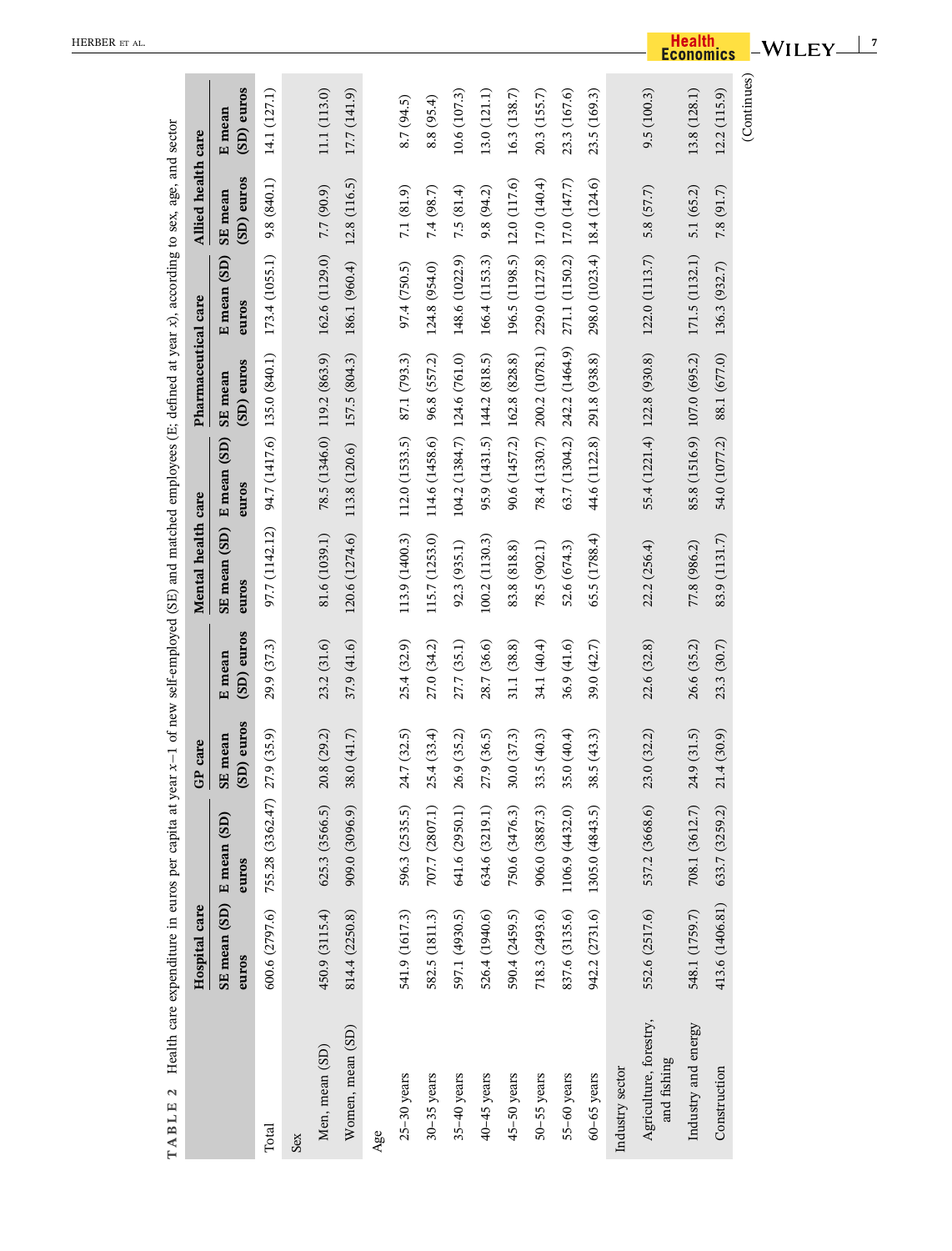|                                                                           | Hospital care                     |                | GP care               |                      | Mental health care                                                      |       | Pharmaceutical care   |                                                         | Allied health care |                      |
|---------------------------------------------------------------------------|-----------------------------------|----------------|-----------------------|----------------------|-------------------------------------------------------------------------|-------|-----------------------|---------------------------------------------------------|--------------------|----------------------|
|                                                                           | SE mean (SD) E mean (SD)<br>euros | euros          | (SD) euros<br>SE mean | (SD) euros<br>E mean | SE mean (SD) E mean (SD)<br>euros                                       | euros | (SD) euros<br>SE mean | E mean (SD) SE mean<br>euros                            | (SD) euros         | (SD) euros<br>E mean |
| Trade, transport, hotels, 647.7 (2283.9)<br>and catering                  |                                   | 713.7 (3252.5) | 29.7 (37.3)           | 28.8 (36.5)          | 85.4 (993.4)                                                            |       |                       | 79.1 (1368.3) 140.0 (789.5) 166.4 (1040.3)              | 9.8 (98.8)         | 12.5 (118.3)         |
| communication<br>Information and                                          | 447.9 (2220.5)                    | 529.8 (3350.4) | 20.8 (29.4)           | 21.1 (29.0)          | 87.0 (672.5)                                                            |       |                       | 83.6 (1043.9) 115.0 (641.8) 140.2 (1320.7) 6.7 (79.5)   |                    | 9.4(105.5)           |
| Financial institutions                                                    | 518.2 (1929.03) 669.5 (3773.0)    |                | 22.7 (29.5)           | 25.9(32.7)           | 41.0 (427.5)                                                            |       |                       | 81.2 (1180.3) 130.9 (652.0) 161.8 (1079.5) 12.0 (128.7) |                    | 12.8 (120.9)         |
| Renting, buying, and<br>selling real estate                               | 592.9 (1877.41) 715.4 (5118.0)    |                | 27.1(35.7)            | 27.2(33.4)           | 64.8 (472.2)                                                            |       |                       | 63.8 (868.8) 139.4 (680.7) 169.2 (1150.2) 12.8 (162.4)  |                    | 14.1 (125.7)         |
| <b>Business services</b>                                                  | 575.7 (3021.15) 655.1 (3168.0)    |                | 26.1(33.1)            | 28.2(36.6)           | 108.5 (1235.6)                                                          |       |                       | 93.4 (1346.5) 130.5 (1037.3) 154.7 (955.3) 9.2 (98.2)   |                    | 10.9(109.1)          |
| Government and care                                                       | 767.2 (4167.86) 888.4 (3397.9)    |                | 35.4(42.7)            | 34.5 (39.9)          | 122.1 (1120.6) 116.3 (1547.2) 174.8 (809.3) 196.8 (1071.9) 12.5 (114.1) |       |                       |                                                         |                    | 17.6 (142.6)         |
| Culture, recreation, and 689.9 (1991.24) 767.3 (2977.3)<br>other services |                                   |                | 34.5(39.1)            | 32.9 (39.2)          | 143.1 (1860.5) 109.0 (1433.5) 146.9 (783.0) 176.8 (1029.2) 10.5 (100.8) |       |                       |                                                         |                    | 14.7 (132.3)         |

Abbreviations: GP, general practice; SD, standard deviation. Abbreviations: GP, general practice; SD, standard deviation.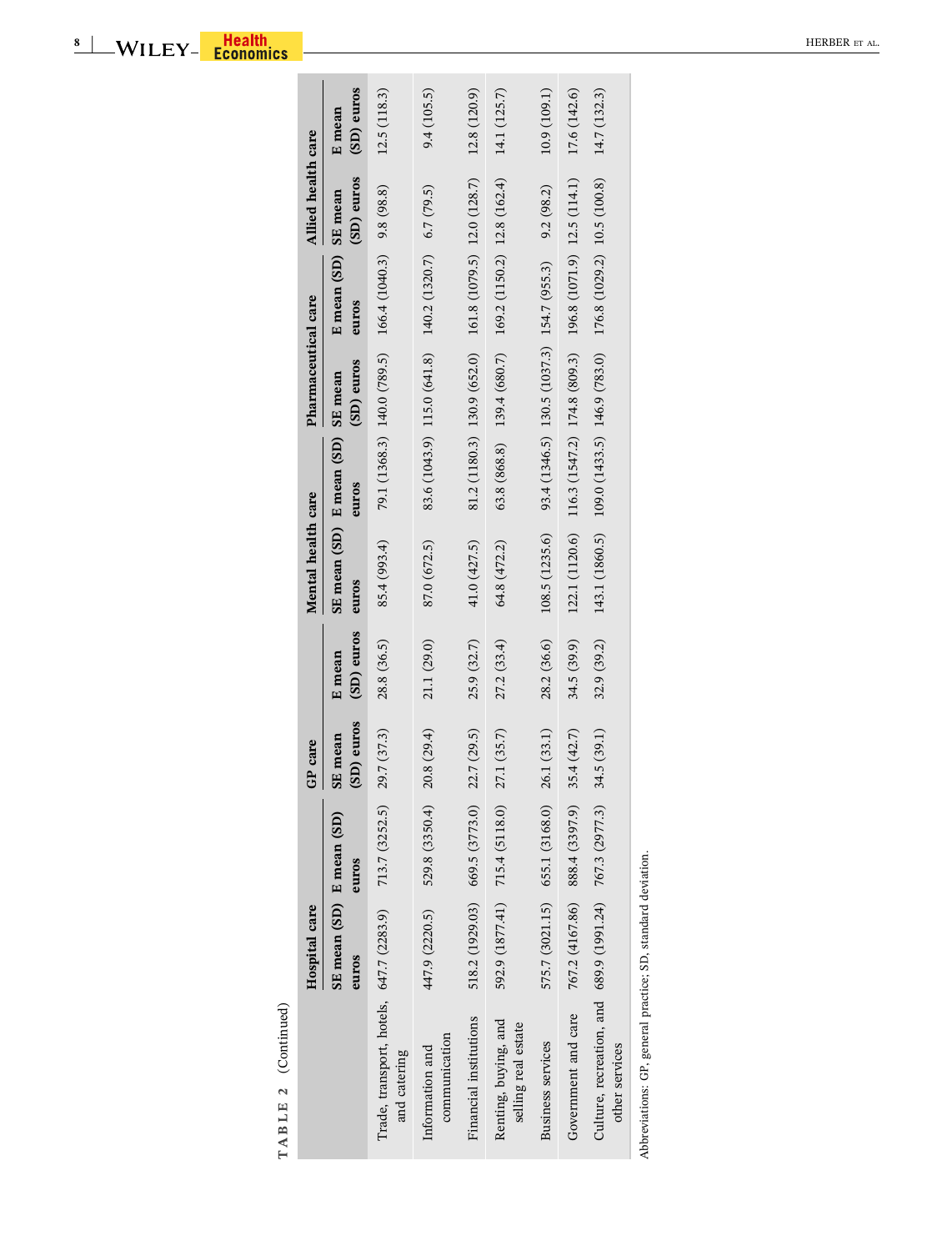| TABLE 3 Weighted estimates (95% confidence intervals) to<br>group; defined at year x), according to sex, age, and sector |                                                 |                                 | compare health care expenditure in euros (at year x-1) between new self-employed and matched employees (reference |                                           |                                   |
|--------------------------------------------------------------------------------------------------------------------------|-------------------------------------------------|---------------------------------|-------------------------------------------------------------------------------------------------------------------|-------------------------------------------|-----------------------------------|
| Expenditure of:                                                                                                          | Hospital care                                   | care<br><b>GP</b>               | Mental health care                                                                                                | Pharmaceutical care                       | Allied health care                |
| Total                                                                                                                    | $54.8)*$<br>$-73.0(-91.2 to$                    | $-0.5$ (-0.7 to $-0.3$ )*       | $-13.5$ ( $-22.7$ to $-4.4$ )*                                                                                    | $-23.8$ ( $-29.7$ to $-18.0$ )*           | $-2.2$ ( $-2.9$ to $-1.5$ )*      |
| Sex                                                                                                                      |                                                 |                                 |                                                                                                                   |                                           |                                   |
| Men                                                                                                                      | $-52.6$ <sup>*</sup><br>$-76.3(-100.1 to$       | $-0.2$ ( $-0.5$ to 0.04)        | $-22.0$ ( $-33.9$ to $-10.0$ <sup>*</sup>                                                                         | $-26.5$ (-34.1 to $-18.8$ )*              | $-2.1$ (-3.0 to $-1.2$ )*         |
| Women                                                                                                                    | $-40.1$ <sup>*</sup><br>$-68.5 (-96.9 to$       | $-0.9(-1.2 \text{ to } -0.6)^*$ | $-1.5$ ( $-15.8$ to 12.8)                                                                                         | $-20.1(-29.2 \text{ to } -11.0)^*$        | $-2.3$ (-3.4 to $-1.2$ )*         |
| p for interaction                                                                                                        | 0.68                                            | 0.002                           | 0.03                                                                                                              | 0.29                                      | 0.78                              |
| Age                                                                                                                      |                                                 |                                 |                                                                                                                   |                                           |                                   |
| $25-30$ years                                                                                                            | $-13.1(-51.9$ to 25.7)                          | $0.7(0.2 \text{ to } 1.1)^*$    | $-11.9(-31.4 to 7.7)$                                                                                             | $-3.5(-15.9 \text{ to } 9.0)$             | $-0.1 (-1.5 \text{ to } 1.4)$     |
| $30 - 35$ years                                                                                                          | 11.5)<br>$-31.7$ ( $-75.0$ to                   | $-0.5$ (-1.0 to $-0.03$ )*      | $-14.1 (-35.8 t 0 7.7)$                                                                                           | $-24.7$ ( $-38.6$ to $-10.9$ )*           | $-0.4$ ( $-2.0$ to 1.2)           |
| 35-40 years                                                                                                              | $-5.1 (-49.0 to 38.9)$                          | $-0.5$ ( $-1.0$ to 0.04)        | $-21.4$ ( $-43.5$ to 0.7)                                                                                         | $-25.4$ (-39.5 to $-11.3$ )*              | $-3.9(-5.6 \text{ to } -2.3)^*$   |
| $40 - 45$ years                                                                                                          | $-51.5$ <sup>*</sup><br>$-97.5(-143.6$ to       | $-0.6$ ( $-1.2$ to $-0.1$ )*    | $-5.3 (-28.4 \text{ to } 17.9)$                                                                                   | $-30.1$ ( $-44.8$ to $-15.3$ <sup>*</sup> | $-2.6$ ( $-4.3$ to $-0.9$ )*      |
| 45-50 years                                                                                                              | $-86.1)$ *<br>$-139.3(-192.5)$                  | $-1.2$ ( $-1.8$ to $-0.6$ )*    | $-24.8(-51.5 \text{ to } 1.9)$                                                                                    | $-42.0$ (-59.1 to $-25.0$ )*              | $-3.5$ ( $-5.5$ to $-1.6$ )*      |
| 50-55 years                                                                                                              | $-101.8$ <sup>*</sup><br>$-165.1 (-228.4 to$    | $-1.0(-1.7 \text{ to } -0.2)^*$ | $-6.5 (-38.4 \text{ to } 25.3)$                                                                                   | $-33.9(-54.2 \text{ to } -13.6)^*$        | $-1.8(-4.2 \text{ to } 0.6)$      |
| 55-60 years                                                                                                              | $-156.3$ <sup>*</sup><br>$-237.6(-318.9$ to     | $-2.3$ (-3.3 to $-1.4$ )*       | $-17.3 (-58.1 to 23.6)$                                                                                           | $-28.1(-54.1 to -2.0)$ *                  | $-6.0 (-9.0 to -2.9)^*$           |
| $60 - 65$ years                                                                                                          | $-156.9$ <sup>*</sup><br>$-276.6$ ( $-396.2$ to | $-1.1$ ( $-2.5$ to 0.3)         | $-17.5$ ( $-42.6$ to $77.7$ )                                                                                     | $-18.6 (-57.0 t0 19.7)$                   | $-6.3 (-10.7 \text{ to } -1.8)^*$ |
| p for interaction                                                                                                        | 0.001                                           | 0.001                           | 0.89                                                                                                              | 0.02                                      | 0.001                             |
| Industry sector                                                                                                          |                                                 |                                 |                                                                                                                   |                                           |                                   |
| Agriculture, forestry, and fishing                                                                                       | 132.7<br>$2.9 (-126.9)$                         | $0.05 (-1.4 to 1.5)$            | $-60.3 (-125.5 \text{ to } 5.0)$                                                                                  | 7.4 $(-34.2$ to 49.0)                     | $-2.2$ ( $-7.0$ to 2.7)           |
| Industry and energy                                                                                                      | $-59.2$ <sup>*</sup><br>$-168.2(-277.2$ to      | $-4.9$ (-6.1 to $-3.6$ )*       | $-119.4 (-174.1 to -64.6)$ <sup>*</sup>                                                                           | $-102.6$ ( $-137.6$ to $-67.7$ )*         | $-11.7(-15.8 \text{ to } -7.7)^*$ |
| Construction                                                                                                             | $-80.4$ <sup>*</sup><br>$-133.4 (-186.4)$       | $0.2 (-0.5 to 0.8)$             | $-13.0\;(-39.6\;{\rm to}\;13.7)$                                                                                  | $-22.5$ ( $-39.5$ to $-5.5$ )*            | $-4.7$ (-6.6 to $-2.7$ )*         |
| Trade, transport, hotels, and catering                                                                                   | $0.5$ ( $-44.8$ to $45.8$ )                     | 1.5 (1.0 to 2.0)*               | $-19.9$ ( $-42.7$ to 2.8)                                                                                         | $-20.8$ ( $-35.3$ to $-6.3$ )*            | $-0.2\;(-1.9$ to $1.5)$           |
| Information and communication                                                                                            | 24.8)<br>$-59.9(-144.6$ to                      | $-0.6$ ( $-1.5$ to 0.4)         | $-24.2 (-66.7 to 18.4)$                                                                                           | $-24.8 (-52.0 to 2.4)$                    | $-3.3$ (-6.5 to $-0.2$ )*         |
| Financial institutions                                                                                                   | $-67.9)*$<br>$-131.7(-195.5)$                   | $-1.5$ ( $-2.2$ to $-0.8$ )*    | $-48.4$ ( $-80.5$ to $-16.3$ )*                                                                                   | $-37.6$ (-58.0 to $-17.1$ )*              | $-1.3 (-3.7 \text{ to } 1.1)$     |
| Renting, buying, and selling real estate                                                                                 | 89.6)<br>$-104.1(-297.8$ to                     | $-1.6$ ( $-3.9$ to 0.6)         | $-19.8$ ( $-117.1$ to 77.5)                                                                                       | $-40.3 (-102.4 \text{ to } 21.8)$         | $-3.5(-10.7 \text{ to } 3.7)$     |
| <b>Business services</b>                                                                                                 | $-17.2$ <sup>*</sup><br>$-52.2 (-87.2 to$       | $-0.9(-1.3 \text{ to } -0.5)^*$ | 11.8 ( $-5.8$ to 29.4)                                                                                            | $-22.5$ (-33.7 to $-11.3$ )*              | $-0.5$ ( $-1.9$ to 0.8)           |
| Government and care                                                                                                      | $-67.0$ <sup>*</sup><br>$-109.8$ ( $-152.5$ to  | $-1.7$ ( $-2.2$ to $-1.2$ )*    | $-21.0$ ( $-42.5$ to 0.48)                                                                                        | $-15.1(-28.9 \text{ to } -1.4)^*$         | $-3.6$ (-5.2 to $-2.1$ )*         |
| Culture, recreation, and other services                                                                                  | 14.1)<br>$-49.7(-113.4)$                        | $1.0$ (0.3 to $1.8$ )*          | $20.0 (-12.1 to 52.0)$                                                                                            | $-19.9$ ( $-40.3$ to 0.6)                 | $-1.4(-3.8 \text{ to } 1.0)$      |
| p for interaction                                                                                                        | 0.001                                           | 0.001                           | 0.001                                                                                                             | 0.002                                     | 0.001                             |
| Abbreviation: GP, general practice.<br>$*$ $p \leq 0.01.$                                                                |                                                 |                                 |                                                                                                                   |                                           |                                   |

<span id="page-8-0"></span>HERBER ET AL .

Health<br>Economics

- **9**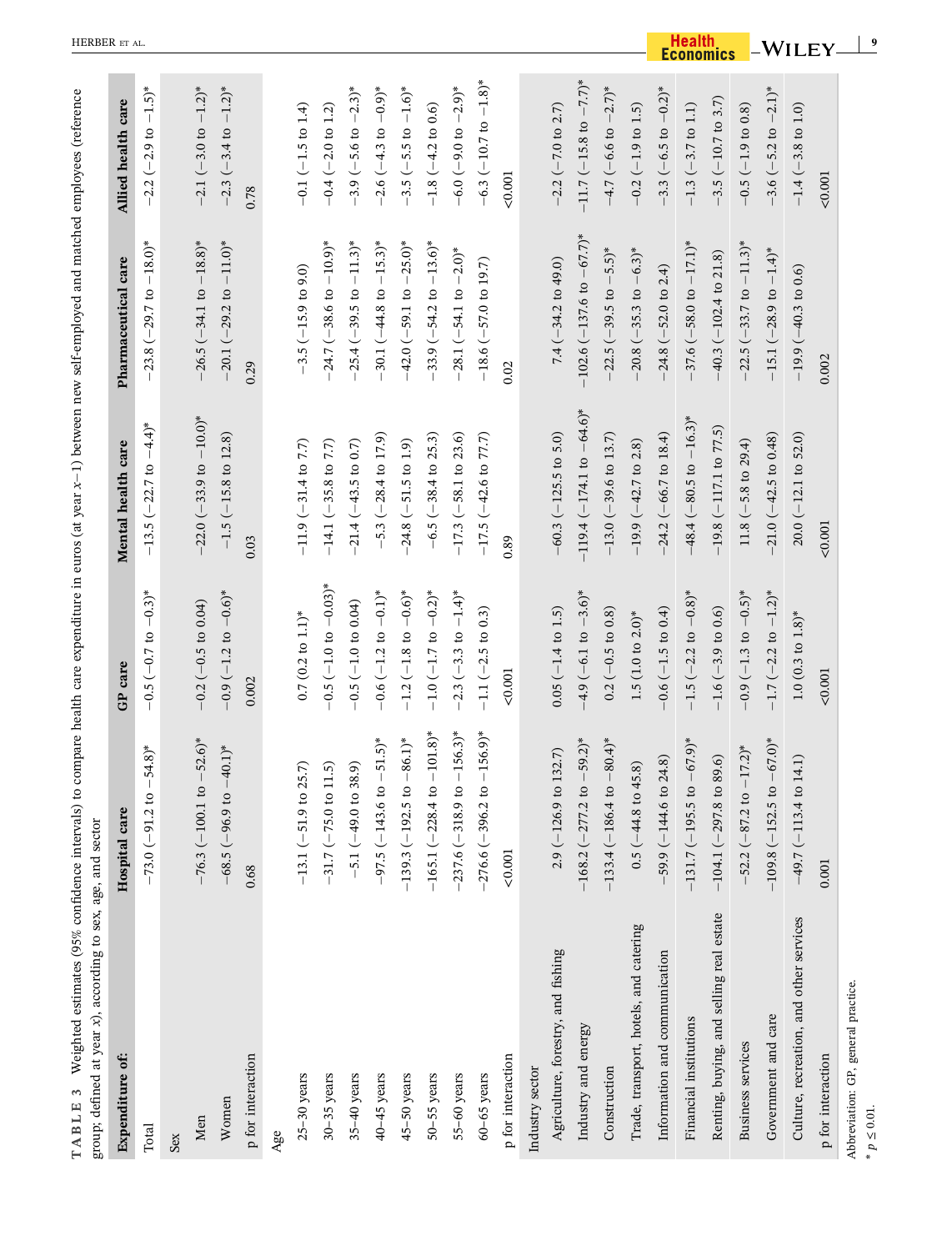# **3.4** <sup>|</sup> **Weighted analyses comparing health care expenditure between self‐employed and employees**

The interactions between sex, age, and industry sector were statistically significant (all  $p \le 0.05$ ). As only a limited number of studies are available on differences in overall health care expenditure between newly self-employed and employees, we present both analyses of the whole group and stratified analyses according to sex, age, year, and sector for all outcomes (Table [3](#page-8-0)). In the overall analyses using weighted linear regression, expenditures for all five types of health care at year  $x-1$  were significantly lower among self-employed than among employees (defined at year  $x$ ), with the highest estimates found for mental health care (13.5 euros), pharmaceutical care (23.8 euros), and hospital care (73 euros). Stratified analyses by sex showed that expenditure for mental health care was significantly lower in self‐ employed men (22 euros) compared to male employees. For women no differences between self-employed and employees were found. Furthermore, analyses stratified by age showed that above the age of 40 years, self-employed individuals had a significantly lower hospital care expenditure than employees in the same age group, and differences became greater with increasing age. Until the age of 40 years, no differences in hospital care expenditure between selfemployed and employees were found. In addition, GP care expenditure was slightly, but statistically significantly, higher among 25–30 years old self-employed, and slightly lower among older self-employed. No clear pattern in differences between age groups for the other health care expenditures were found. Finally, stratified analyses by industry sector showed that, compared to employees, self-employed individuals working in the industry and energy sector, financial institutions, government and care, construction, or business services had a significantly lower health care expenditure at year  $x-1$ . Differences were most pronounced for hospital care, with the largest difference being found between self-employed working in the industry and energy sector and matched employees ( $-168$  euros). Self-employed working in the industry and energy sector also had a significantly lower expenditure for mental health care (120 euros) and pharmaceutical care (102 euros) in comparison with matched employees. Furthermore, self-employed individuals working in the sectors of trade, transport, hotels, and catering and culture, recreation, and other services were found to have a slightly, but statistically significantly, higher GP care expenditure. No clear patterns for the other sectors were found.

# **4** <sup>|</sup> **DISCUSSION**

In this study, we found that in comparison with employees, expenditures for hospital care, pharmaceutical care, mental health care, and to a much lesser extent allied health care and GP care, were lower among self-employed in the year before they started their business. Differences in health care expenditure between newly self‐employed and employees were most pronounced in men (for mental health care), individuals aged 40 years and older (for hospital care), and those working in the industry and energy sector (for hospital care, mental health care, and pharmaceutical care), construction, financial institutions, or government and care (for hospital care), with self‐employed spending significantly less on health care than employees in the year before they started their business. These findings suggest that the healthy are more likely to choose self‐employment, but this differs depending on sex, age, and industry sector.

Our finding that healthier individuals are more likely to become self‐employed concurs with previous findings of two observational longitudinal studies from the US and Portugal (Goncalves & Martins, [2018](#page-11-0); Rietveld et al., [2015\)](#page-12-0). However, the Portuguese study found this selection effect to be stronger among women, and found no differences between individuals under and above the age of 45 years (Goncalves & Martins, [2018](#page-11-0)). This is not in keeping with the results of our study, which show that the selection effect is most pronounced in men, individuals aged 40 years and older, and those working in the sectors of industry and energy, construction, financial institutions, and government and care. Differences may be due to study population and type of health measures used. Although of similar age, our study population consisted of a larger proportion of men (59% vs. 47%) than the previous study. Furthermore, the authors of the previous study used registered hospital admissions, whereas our study compared health care expenditures between self-employed and employees. Based on the generally lower health care expenditure among self-employed in the industry and energy, construction, financial institutions, and government and care sectors, this might indicate that a selection effect is particularly in force in those working in physically demanding and high stress jobs (CBS, [2018\)](#page-11-0). However, given that we did not have data available on types of jobs the individuals in our study were working in, we do not know this with certainty. Furthermore, some individuals may be pushed into self‐employment, perhaps due to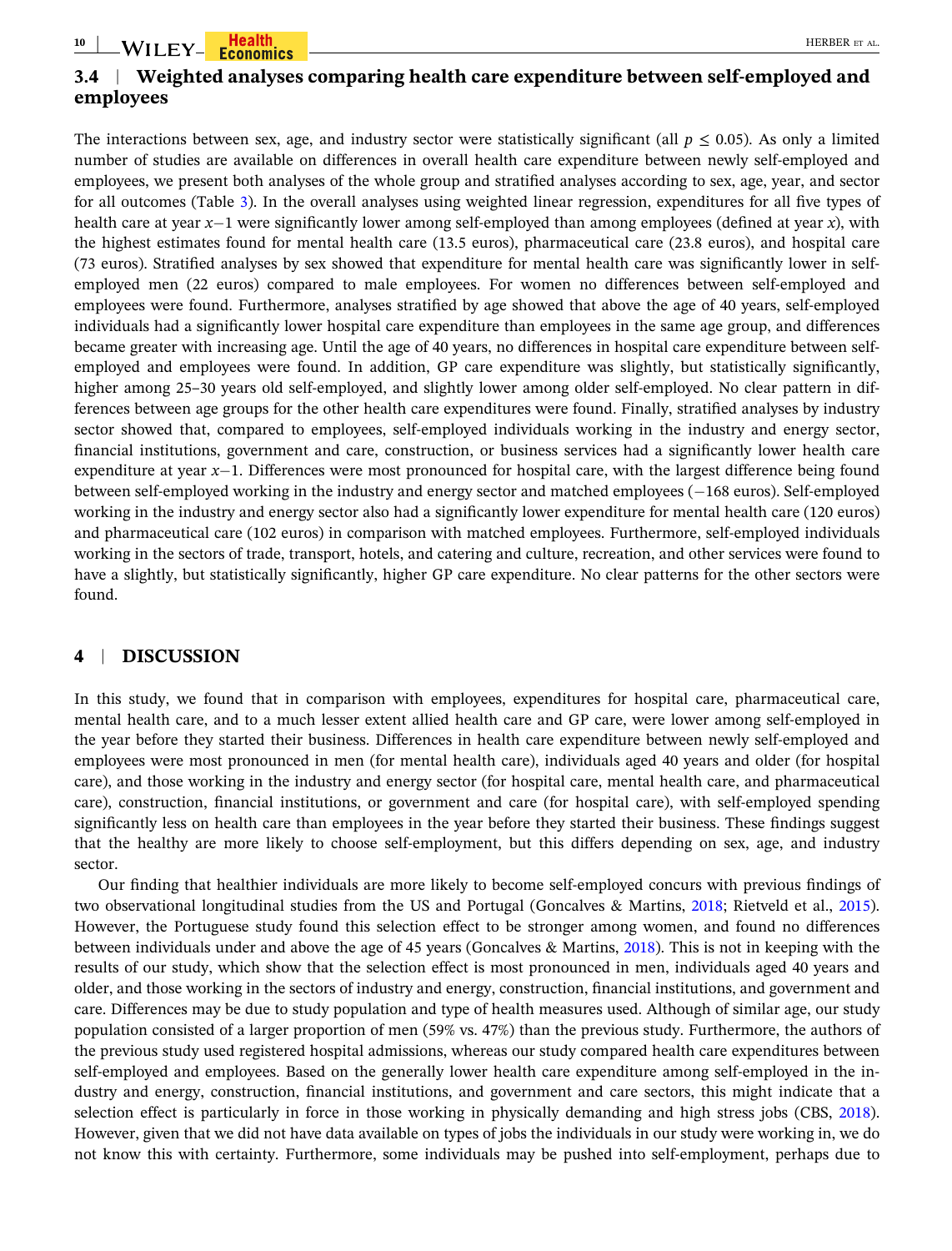#### - **11**-WILEY

Health

health difficulties as they may experience greater difficulties in finding a salaried job (Zissimopoulos & Karoly, [2007\)](#page-12-0). A previous study using Dutch data from 2017 indicated the percentage of self‐employed that had negative reasons to do so was less than 10%, which suggests the majority had chosen this path voluntary (out of free will; CBS, [2017](#page-11-0), [2019a,](#page-11-0) [2019b,](#page-11-0) 2019c, 2019d). Further research is warranted to study whether these numbers differ by industry sector and whether self-selection is dependent on whether self-employment is voluntary or not. Also, differences in expenditure for GP care between self-employed and matched employees were found to be relatively small, and in some cases estimates were even positive. Our findings therefore suggest that younger self-employed and those working in the sectors of trade, transport, and hotels and catering and culture, recreation, and other services had a slightly, but statistically significantly, higher GP care expenditure. We do not have a clear explanation for these findings. Interpretation is further complicated by the fact that GP care expenditure only partly reflects actual visits to the GP, while also including other costs related to total GP care (Oostenbrink & Rutten, [2005](#page-12-0)). We also found that hospital care expenditure was lower in younger self-employed individuals in comparison with employees. This might suggest that older individuals who are less healthy may not even try to become self-employed or are faced with more obstacles, such as in the process of securing loans, when they want to start a business (Gielnik et al., [2012\)](#page-11-0). Qualitative studies with more detailed data on these issues are needed to investigate the reasons why certain subgroups and sectors are more likely to choose selfemployment.

To our knowledge, this is the first study to examine whether self-employed individuals have lower health care expenditures in the year before they started their business than employees. The study population was large and based on the total labor force in the Netherlands. The availability of data on health care expenditure of recently self‐ employed allowed us to study whether healthier individuals are more likely to become self-employed. Previous studies on this topic relied on outcome data from self‐employed after—rather than before—they started their business. Another strength is that unlike previous studies on this topic, we were able to match employees so that self-employed were compared with employees with similar characteristics. We thereby used all available individuals in the data set, so as to effectively reduce bias due to observed confounding variables (Stuart & Green, [2008\)](#page-12-0). Our study also benefitted from the use of linkage with register data to objectively obtain data on health care expenditure. Furthermore, the availability of data on which sector individuals were working in allowed us to test for interactions involving that variable. This study also has some limitations. First, newly self‐employed workers were defined as individuals with income from self-employment as their main annual source of revenue. Therefore, self-employed individuals could, in theory, have worked as an employee in that same year as well, and vice versa. Although numbers from 2019 indicate that the great majority of self-employed workers (94%) or paid employees (98%) do not hold a duo job as employee and self-employed respectively (CBS, 2019a, [2019b,](#page-11-0) 2019c, 2019d), our findings may have underestimated this. Second, differences between health care expenditure between self‐employed and employees varied for different types of health care. Unfortunately, we did not have further details on the underlying symptoms or diagnoses associated with health care expenditure. Further research is needed to further disentangle what kind of symptoms or diseases play a role in the selection into self‐employment. A third limitation is that we only had data available on health care expenditure. Although previous studies suggest a close relation with health status, so that individuals with a higher health care expenditure are likely to be less healthy than those with a low expenditure, others suggest this relation to be less clear (Rivera & Currais, [1999\)](#page-12-0). While studies using other health‐related outcomes observed similar results (Goncalves & Martins, [2018;](#page-11-0) Rietveld et al., [2015\)](#page-12-0), replication of our study using registry‐derived longitudinal data on other health outcomes than health care expenditure would strengthen our findings. Furthermore, future research might investigate whether the choice for self-employment plays out differently at different parts of the expenditure distribution. Finally, we did not focus on studying contextual effects, as this would require substantially different types of analyses, which was not the scope of this paper. Therefore, we cannot conclude anything on potential health consequences of self‐employment. As this is important for the interpretation of our results, this issue warrants further investigation.

In summary, findings of this study showed that in comparison with employees, expenditures for hospital care, pharmaceutical care, mental health care, and to a lesser extend allied health care and GP care, were lower among self‐ employed in the year before they started their business. In line with previous studies, these findings suggest a positive selection of the healthy into self-employment. This holds true, in particular, for men, individuals aged 40 years and older, and those working in the industry and energy sector, construction, financial institutions, government, and care. Qualitative research is needed to investigate the reasons for why these subgroups are more likely to choose self‐ employment. This is important given the large rise in the number of self-employed individuals working in the Netherlands, as in many other Western countries, which makes it a relevant topic for policymakers.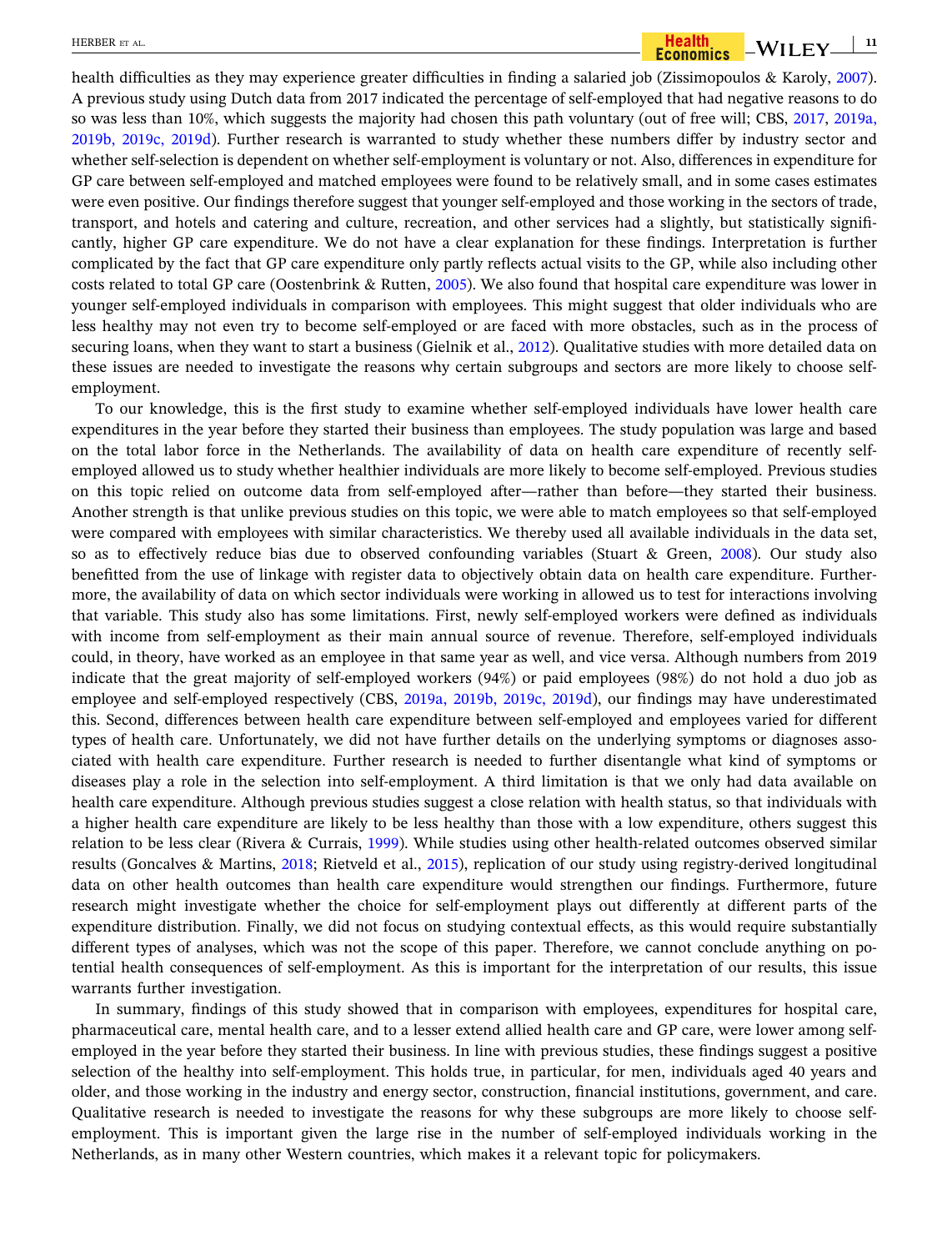#### <span id="page-11-0"></span>**12**  $\text{Healkh}$   $\text{Heaken}$   $\text{Heaken}$   $\text{Heaken}$   $\text{Heaken}$   $\text{Heaken}$   $\text{Heaken}$   $\text{Heaken}$   $\text{Heaken}$   $\text{Heaken}$   $\text{Heaken}$   $\text{Heaken}$   $\text{Heaken}$   $\text{Heaken}$   $\text{Heaken}$   $\text{Heaken}$   $\text{Heaken}$   $\text{Heaken}$   $\text{Heaken}$   $\text{Heaken}$   $\text{Heaken}$   $\text{Heaken$

#### **ACKNOWLEDGMENT**

We thank Lian Jansen from Statistics Netherlands for creating the dataset of the self-employed and for providing support with data management and interpretation. This research was carried out in the framework of Strategic Program (SPR) of the National Institute for Public Health and the Environment. This funding body had no role in the design of the study and collection, analysis, and interpretation of data and in writing the manuscript.

## **CONFLICT OF INTEREST**

None of the authors declared a conflict of interest.

#### **AUTHOR CONTRIBUTIONS**

Ellen Uiters designed research; Gerrie‐Cor Herber and Maarten Schipper performed statistical analyses; Gerrie‐Cor Herber and Ellen Uiters wrote the paper; Gerrie‐Cor Herber and Ellen Uiters were responsible for the manuscript's contents; Gerrie‐Cor Herber, Maarten Schipper, Marc Koopmanschap, Karin Proper, Johan Polder, and Ellen Uiters were involved in the interpretation of the data; Marc Koopmanschap, Karin Proper, Fons van der Lucht, Hendriek Boshuizen, and Johan Polder critically reviewed the manuscript; all authors approved the final version and agree both to be personally accountable for their own contributions and to ensure that questions related to the accuracy or integrity of any part of the work, even ones in which the author was not personally involved, are appropriately investigated, resolved, and the resolution documented in the literature.

#### **ETHICAL APPROVAL**

According to Dutch law (Wet medisch wetenschappelijk onderzoek met mensen), formal approval (e.g., from a medical ethics committee), and consent to participate was not required as this study relied on secondary anonymized data collection in the context of performing statutory tasks.

#### **ORCID**

*Gerrie-Cor Herber* **■** <https://orcid.org/0000-0002-2841-7217>

#### **REFERENCES**

- Andersson, P. (2008). Happiness and health: Well‐being among the self‐employed. *The Journal of Socio‐Economics*, *37*, 213–236. [https://doi.](https://doi.org/10.1016/j.socec.2007.03.003) [org/10.1016/j.socec.2007.03.003](https://doi.org/10.1016/j.socec.2007.03.003)
- Baker, M. (2018). The rise of self‐employment in The Netherlands: Is the "polder model" at risk? *OECD Ecoscope*. Retrieved from: [https://](https://medium.com/@OECD/the&tnqh_x2010;rise&tnqh_x2010;of&tnqh_x2010;self&tnqh_x2010;employment&tnqh_x2010;in&tnqh_x2010;the&tnqh_x2010;netherlands&tnqh_x2010;dadef4fea6aa) [medium.com/@OECD/the‐rise‐of‐self‐employment‐in‐the‐netherlands‐dadef4fea6aa](https://medium.com/@OECD/the&tnqh_x2010;rise&tnqh_x2010;of&tnqh_x2010;self&tnqh_x2010;employment&tnqh_x2010;in&tnqh_x2010;the&tnqh_x2010;netherlands&tnqh_x2010;dadef4fea6aa)
- CBS. (2017). *In welke regio's werken zzp'ers?* Retrieved from <https://www.cbs.nl/nl-nl/faq/zzp/in-welke-regio-s-werken-zzp-ers->
- CBS. (2017). *'Onvrijwillige' zzp'ers meestal niet ontevreden*. Retrieved from [https://www.cbs.nl/nl-nl/nieuws/2017/44/onvrijwillige-zzp-ers](https://www.cbs.nl/nl-nl/nieuws/2017/44/onvrijwillige-zzp-ers-meestal-niet-ontevreden)[meestal-niet-ontevreden](https://www.cbs.nl/nl-nl/nieuws/2017/44/onvrijwillige-zzp-ers-meestal-niet-ontevreden)
- CBS. (2018). *Meer psychische vermoeidheid ervaren door werk*. Retrieved from [https://www.cbs.nl/nl-nl/nieuws/2018/46/meer-psychische](https://www.cbs.nl/nl-nl/nieuws/2018/46/meer-psychische-vermoeidheid-ervaren-door-werk)[vermoeidheid-ervaren-door-werk](https://www.cbs.nl/nl-nl/nieuws/2018/46/meer-psychische-vermoeidheid-ervaren-door-werk)
- CBS. (2019a). *Combineren zzp'ers hun werk als zelfstandige met werk in loondienst?* Retrieved from [https://www.cbs.nl/nl-nl/faq/zzp/com](https://www.cbs.nl/nl-nl/faq/zzp/combineren-zzp-ers-hun-werk-als-zelfstandige-met-werk-in-loondienst-)[bineren-zzp-ers-hun-werk-als-zelfstandige-met-werk-in-loondienst-](https://www.cbs.nl/nl-nl/faq/zzp/combineren-zzp-ers-hun-werk-als-zelfstandige-met-werk-in-loondienst-)
- CBS. (2019b). *Standaard bedrijfs indeling 2008—Structuur: Tweede digit en vijfde digit*. Den Haag, The Netherlands: Centraal Bureau voor de Statistiek.
- CBS. (2019c). *Statline: Arbeidsdeelname; kerncijfers*. Retrieved from [https://opendata.cbs.nl/statline/#/CBS/nl/dataset/82309NED/table?](https://opendata.cbs.nl/statline/#/CBS/nl/dataset/82309NED/table?ts=1569492795001) ts=[1569492795001](https://opendata.cbs.nl/statline/#/CBS/nl/dataset/82309NED/table?ts=1569492795001)
- CBS. (2019d). *Wat zijn redenen om zzp'er te worden?* Retrieved from [https://www.cbs.nl/nl-nl/dossier/dossier-zzp/hoofdcategorieen/wat-zijn](https://www.cbs.nl/nl-nl/dossier/dossier-zzp/hoofdcategorieen/wat-zijn-redenen-om-zzp-er-te-worden-)[redenen-om-zzp-er-te-worden-](https://www.cbs.nl/nl-nl/dossier/dossier-zzp/hoofdcategorieen/wat-zijn-redenen-om-zzp-er-te-worden-)
- Cottini, E., & Ghinetti, P. (2018). Employment insecurity and employees' health in Denmark. *Health Economics*, *27*, 426–439. [https://doi.org/](https://doi.org/10.1002/hec.3580) [10.1002/hec.3580](https://doi.org/10.1002/hec.3580)
- de Boo, A. (2011). Vektis 'Informatiecentrum voor de zorg' [Vektis 'Information Center for Health Care']. *Tijdschrift Voor Sociale Gezondheidszorg*, *89*, 358–359.
- Gielnik, M., Zacher, H., & Frese, M. (2012). Focus on opportunities as a mediator of the relationship between business owners' age and venture growth. *Journal of Business Venturing*, *27*, 127–142. <https://doi.org/10.1016/j.jbusvent.2010.05.002>
- Goncalves, J., & Martins, P. S. (2018). The effect of self-employment on health: Evidence from longitudinal social security data (IZA Discussion Paper No. 11305), Bonn, Germany: IZA – Institute of Labor Economics.
- Hansen, B. B. (2004). Full matching in an observational study of coaching for the SAT. *Journal of the American Statistical Association*, *99*, 609–619. <https://doi.org/10.1198/016214504000000647>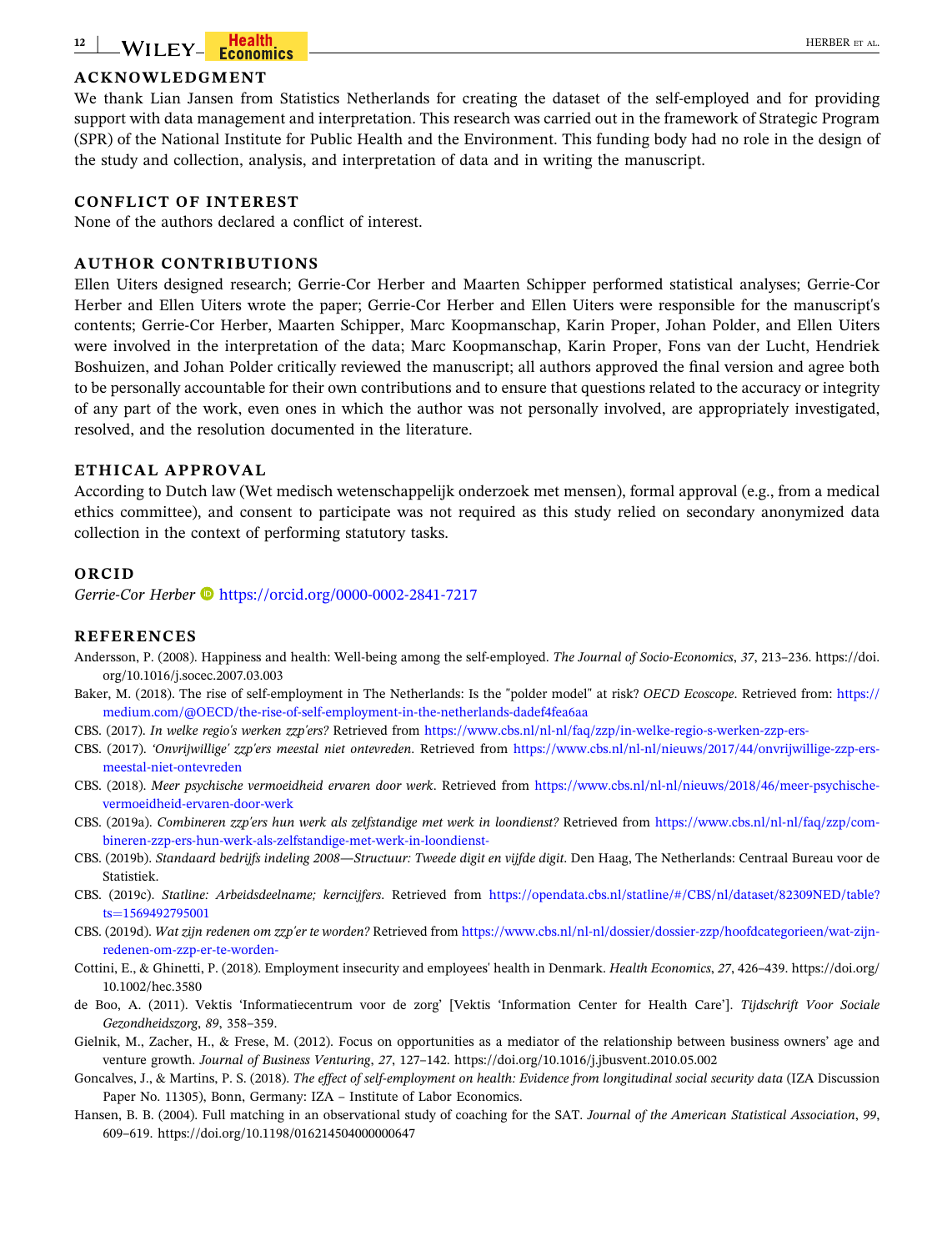- <span id="page-12-0"></span>Hatfield, I. (2014). *Self‐employment in Europe*. London, UK: IPPR. Retreived from: [https://www.ippr.org/files/publications/pdf/self‐](https://www.ippr.org/files/publications/pdf/self&tnqh_x2010;employment&tnqh_x2010;Europe_Jan2015.pdf) [employment‐Europe\\_Jan2015.pdf](https://www.ippr.org/files/publications/pdf/self&tnqh_x2010;employment&tnqh_x2010;Europe_Jan2015.pdf)
- Hessels, J., Rietveld, C. A., & Zwan, P. V. D. (2017). Self-employment and work-related stress: The mediating role of job control and job demand. *Journal of Business Venturing*, *32*, 178–196. <https://doi.org/10.1016/j.jbusvent.2016.10.007>
- Ho, D., Imai, K., King, G., & Stuart, E. (2007). Matching as nonparametric preprocession for reducing model dependence in parametric causal inference. *Political Analysis*, *15*, 199–236. <https://doi.org/10.1093/pan/mpl013>
- Ho, D. E., Imai, K., King, G., & Stuart, E. A. (2011). MatchIt\_3.0.2: Nonparametric preprocessing for parametric causal inference. *Journal of Statistical Software*, *42*, 1–28. <https://doi.org/10.18637/jss.v042.i08>
- Jamal, M. (1997). Job stress, satisfaction, and mental health: An emperical examination of self-employed and non-self-employed Canadians. *Journal of Small Business Management*, *35*, 48–57.
- KIZO. (2012). *Verschil tussen werknemer en zzp'er*. Retrieved from <http://www.kizo.nl/tussen-werknemer-en-zzp/>
- Lumley, T., Diehr, P., Emerson, S., & Chen, L. (2002). The importance of the normality assumption in large public health data sets. *Annual Review of Public Health*, *23*, 151–169. <https://doi.org/10.1146/annurev.publhealth.23.100901.140546>
- Oostenbrink, J. B., & Rutten, F. F. H. (2005). Cost assessment and price setting in the Dutch healthcare system. A contribution to work package 6 *of the EU funded research project 'HealthBASKET': Approaches for cost/price assessment in practice*. Rotterdam, The Netherlands: Erasmus MC.
- Parslow, R. A., Jorm, A. F., Christensen, H., Rogers, B., Strazdins, L., & D'Souza, R. M. (2004). The association between work stress and mental health: A comparison of organizationally employed and self‐employed individuals. *Work & Stress*, *18*, 231–244. [https://doi.org/](https://doi.org/10.1080/14749730412331318649) [10.1080/14749730412331318649](https://doi.org/10.1080/14749730412331318649)
- Rietveld, C. A., van Kippersluis, H., & Thurik, A. R. (2015). Self‐employment and health: Barriers or benefits? *Health Economics*, *24*, 1302–1313. <https://doi.org/10.1002/hec.3087>
- Rivera, B., & Currais, L. (1999). Income variation and health expenditure: Evidence for OECD countries. *Review of Development Economics*, *3*, 258–267. <https://doi.org/10.1111/1467-9361.00066>
- Rosenbaum, P. R. (1991). A characterization of optimal designs for observational studies. *Journal of the Royal Statistics Society*, *53*, 597–610.
- Schaufeli, W. B. (2016). Job insecurity research is still alive and kicking twenty years later: A commentary. *Australian Psychologist*, *51*, 32–35. <https://doi.org/10.1111/ap.12201>
- Schmidt, A., & Finan, C. (2018). Linear regression and the normality assumption. *Journal of Clinical Epidemiology*, *98*, 146–151. [https://doi.](https://doi.org/10.1016/j.clinepi.2017.12.006) [org/10.1016/j.clinepi.2017.12.006](https://doi.org/10.1016/j.clinepi.2017.12.006)
- Stephan, U., & Roesler, U. (2010). Health of entrepreneurs versus employees in a national representative sample. *Journal of Occupational and Organizational Psychology*, *83*, 717–738. <https://doi.org/10.1348/096317909X472067>
- Stuart, E. A., & Green, K. M. (2008). Using full matching to estimate causal effects in nonexperimental studies: Examining the relationship between adolescent marijuana use and adult outcomes. *Developmental Psychology*, *44*, 395–406. [https://doi.org/10.1037/0012-](https://doi.org/10.1037/0012-1649.44.2.395) [1649.44.2.395](https://doi.org/10.1037/0012-1649.44.2.395)
- Toivanen, S., Harter Griep, R., Mellner, C., Nordenmark, M., Vinberg, S., & Eloranta, S. (2018). Hospitalization due to stroke and myocardial infarction in self‐employed individuals and small business owners compared with paid employees in Sweden ‐ a 5 year study. *Small Business Economics*. <https://doi.org/10.1007/s11187-018-0051-3>
- Verheul, I., Thurik, A. R., Hessels, J., & van der Swan, P. W. (2010). *Factors influencing the entrepreneurial engagement of opportunity and necessity entrepreneurs* (Research Report EIM Zoetermeer). Retrieved from <http://dx.doi.org/10.1007/s40821-016-0067-z>
- Yoon, J., & Bernell, S. L. (2013). The effect of self‐employment on health, access to care, and health behavior. *Health*, *5*, 2116–2127. [https://](https://doi.org/10.4236/health.2013.512289) [doi.org/10.4236/health.2013.512289](https://doi.org/10.4236/health.2013.512289)
- Zissimopoulos, J., & Karoly, L. (2007). Transitions to self‐employment at older ages: The role of wealth, health, health insurance, and other factors. *Labour Economics*, *14*, 269–295. <https://doi.org/10.1016/j.labeco.2005.08.002>

**How to cite this article:** Herber GC, Schipper M, Koopmanschap M, et al. Health expenditure of employees versus self‐employed individuals; a 5 year study. *Health Economics*. 2020;1–14. <https://doi.org/10.1002/hec.4149>